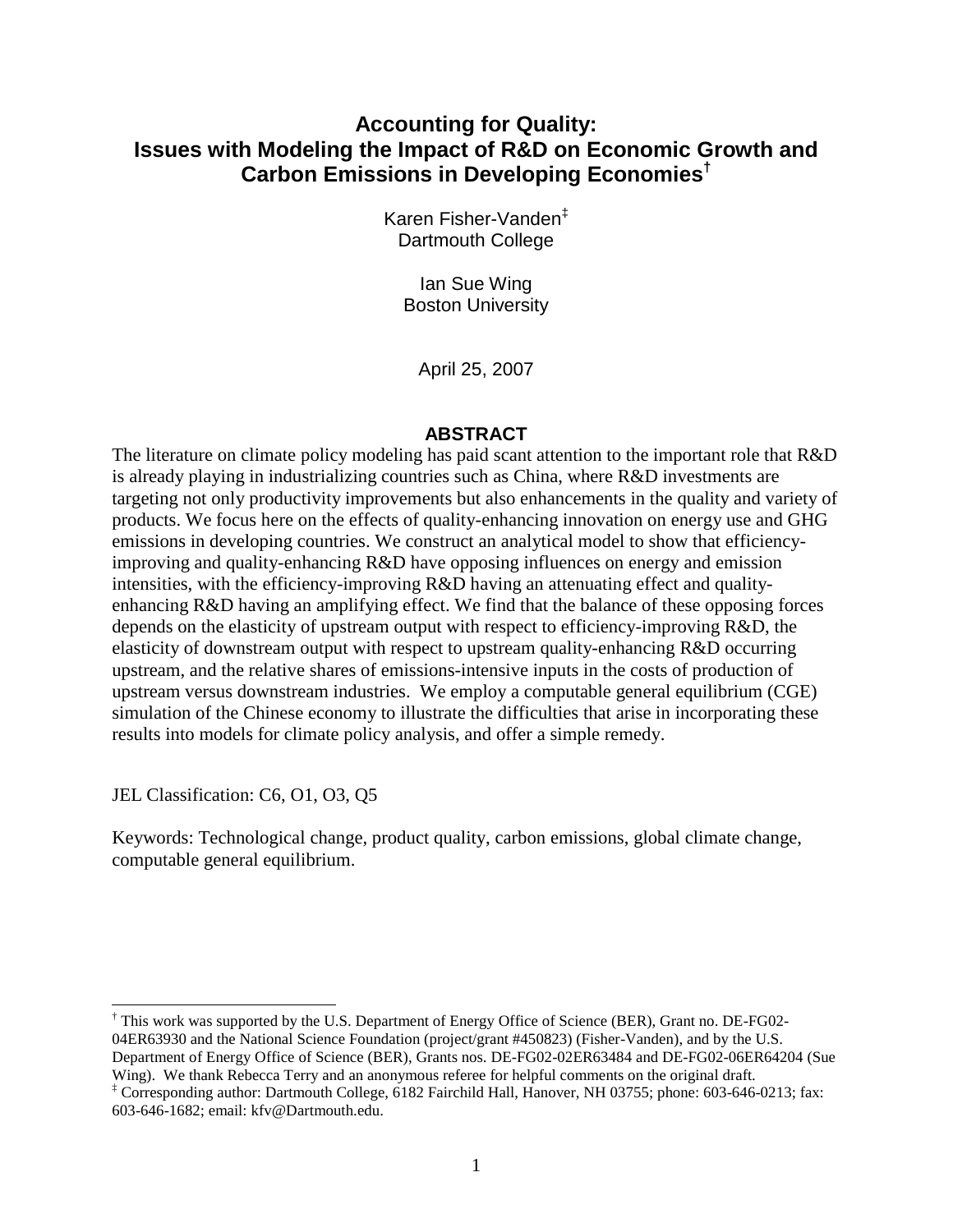# **1. Introduction**

In the few simulation models that explicitly capture innovation's influence on the macroeconomic impacts of climate change mitigation policies, research and development (R&D) either augments the factors of production or reduces the cost of abating emissions of greenhouse gases (GHGs).<sup>1</sup> By contrast, the modeling literature has paid scant attention to the important role that R&D is already playing in key industrializing countries such as China, where firms are making R&D investments not only to improve their productivity, but also to enhance the quality and variety of their products. In this paper we argue that quality-enhancing innovation can have profound effects on energy use and GHG emissions in developing countries.

The conventional wisdom is that the diffusion of advanced technologies from developed countries to developing countries will raise the latter's efficiency, reducing their intensity of energy use and GHG emissions.<sup>2</sup> But while this outcome may well come to pass, it is also likely that increased efficiency will induce an acceleration in the growth of output which increases energy use and emissions in absolute terms (see, e.g., Fisher-Vanden, 2003). Although productivity improvements are an important target of R&D in most developing countries, an increasing share of innovatory activity is being devoted to enhancing product quality and variety. This trend is important because such improvements can affect energy use and emissions by shifting the composition of output and the distribution of value-added among industries, i.e., structural change. Those sectors which experience more rapid improvements in product quality and variety will likely grow faster relative than their less technologically dynamic counterparts, changing the composition of aggregate output. Depending on the energy-using characteristics of

<sup>&</sup>lt;sup>1</sup> For a review, see Sue Wing (2006).

 $2^2$  For an optimistic view, see Grubb, Hope and Fouquet (2002).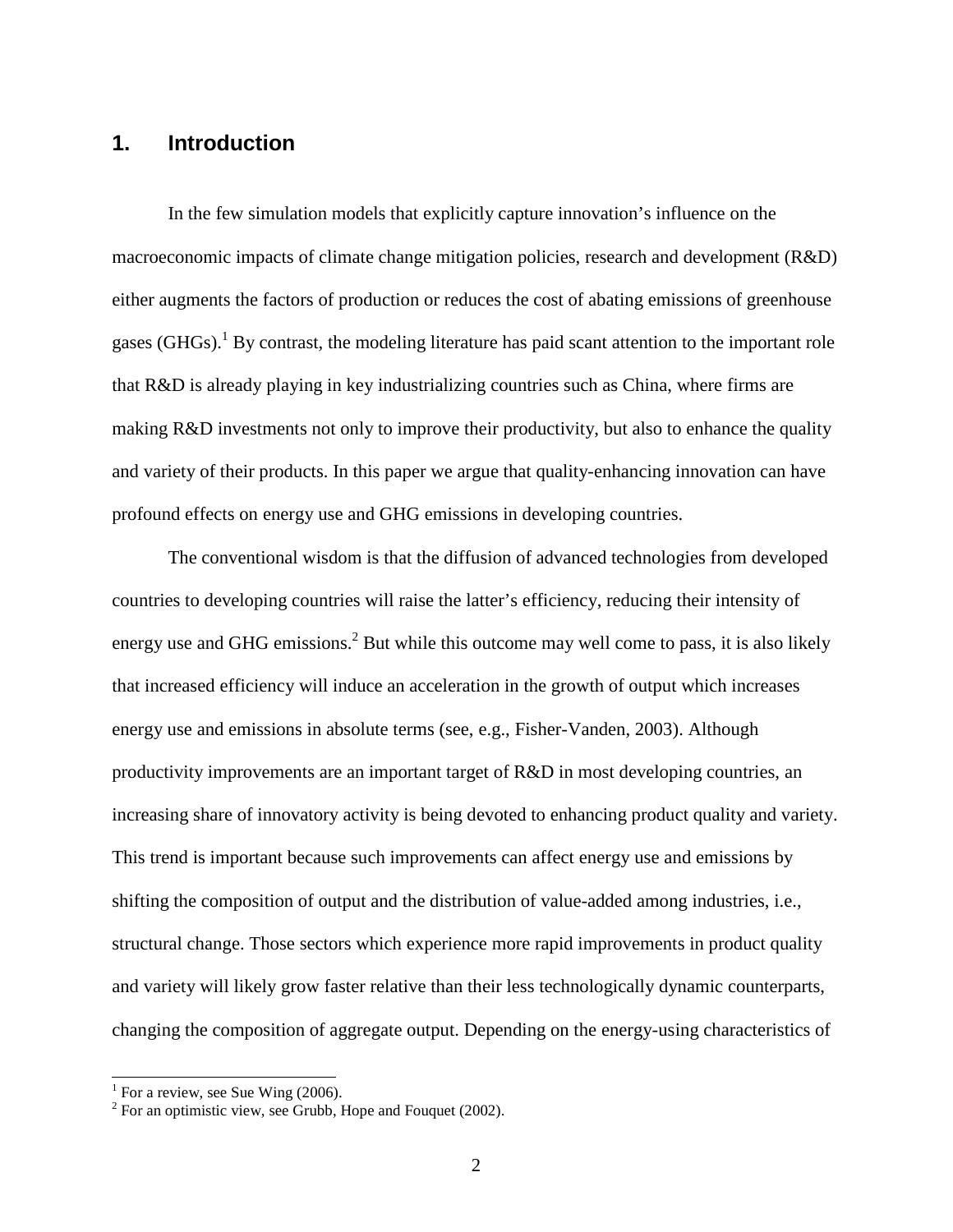these leading industries, the energy and emissions intensities of the aggregate economy may rise or fall.

The accumulation of technological capabilities has two main benefits in developing countries: a reduction in the marginal cost of production—which can be thought of as "process innovation"—and an expansion in the range of commodities to higher-value goods—which can be thought of as "product innovation". The key implication, which we examine here, is that in order to project the future trajectory of GHG emissions from industrializing countries, it is necessary to capture the influence of *both* kinds of innovation on GDP growth and the aggregate demand for fossil fuels.

We first develop a simple analytical model which illustrates that efficiency-improving and quality-enhancing R&D have opposing influences on energy- and emission intensities, with efficiency-improving R&D having an attenuating effect and quality-enhancing R&D having an amplifying effect. We show that the relative magnitude of these forces depends on three factors:

- $(i)$  The elasticity of output with respect to efficiency-improving  $R&D$ , in industries whose products are consumed by other, "downstream," sectors;
- (ii) The elasticity of output with respect to quality-enhancing R&D occurring upstream, in the industries which primarily consume the outputs of the "upstream" sectors in (i); and
- (iii) The relative shares of emissions-intensive inputs in the costs of production of upstream versus downstream industries.

These results are subsequently incorporated into a CGE model of the Chinese economy which is calibrated using econometric estimates of the influence of R&D on the cost of manufacturing industries in China. We show that failure to account for the interindustry transmission of quality changes (effect (ii), above) leads to a startlingly counterintutive result: an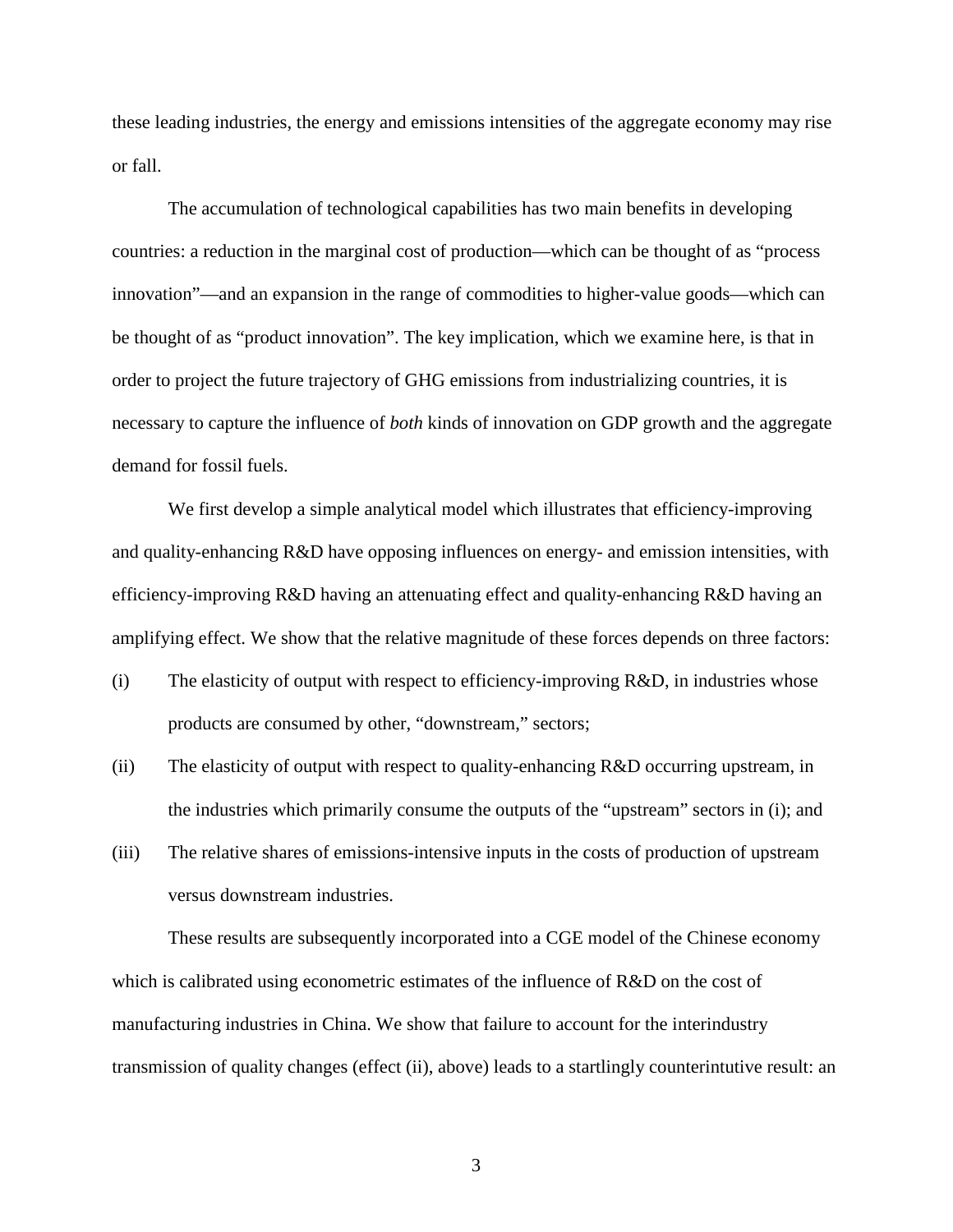exogenous increase in the R&D-GDP ratio precipitates reductions in both real GDP and carbon dioxide  $(CO_2)$  emissions! The root of the problem is that interindustry demands are not denominated in quality-adjusted units, consequently the model does not differentiate between the opposing effects of efficiency improvements and quality enhancements on the general equilibrium commodity price vector. We offer a method for correcting this problem within the algebraic framework of a CGE model. With this adjustment, a rise in the intensity of R&D induces acceleration in the growth of real GDP, as well as structural changes which lead to a rise in the intensity of energy use and  $CO<sub>2</sub>$  emissions per unit output. This result suggests that for China, the amplifying effect of quality-enhancing R&D on energy-intensity will outweigh the attenuating effect of efficiency-improving R&D, leading to higher aggregate emissions.

The paper is organized as follows. Section 2 develops an analytical model of the impact of efficiency-improving and quality-enhancing R&D on structural change and energy intensity. Section 3 summarizes results of our modeling exercise, and develops a method for incorporating the effects of quality-enhancing R&D into CGE simulations. Section 4 provides a summary and concluding remarks.

## **2. A simple analytical model**

Our first task is to develop an analytical framework to assess the implications of qualityand efficiency-enhancing R&D for a country's energy and carbon intensities. We take a deliberately simple approach. We construct a theoretical model in which there are two industries, one upstream (*U*) and the other downstream (*D*), where the latter uses the output of the former as an input to production. The solution gives the elasticities with respect to each type of R&D of the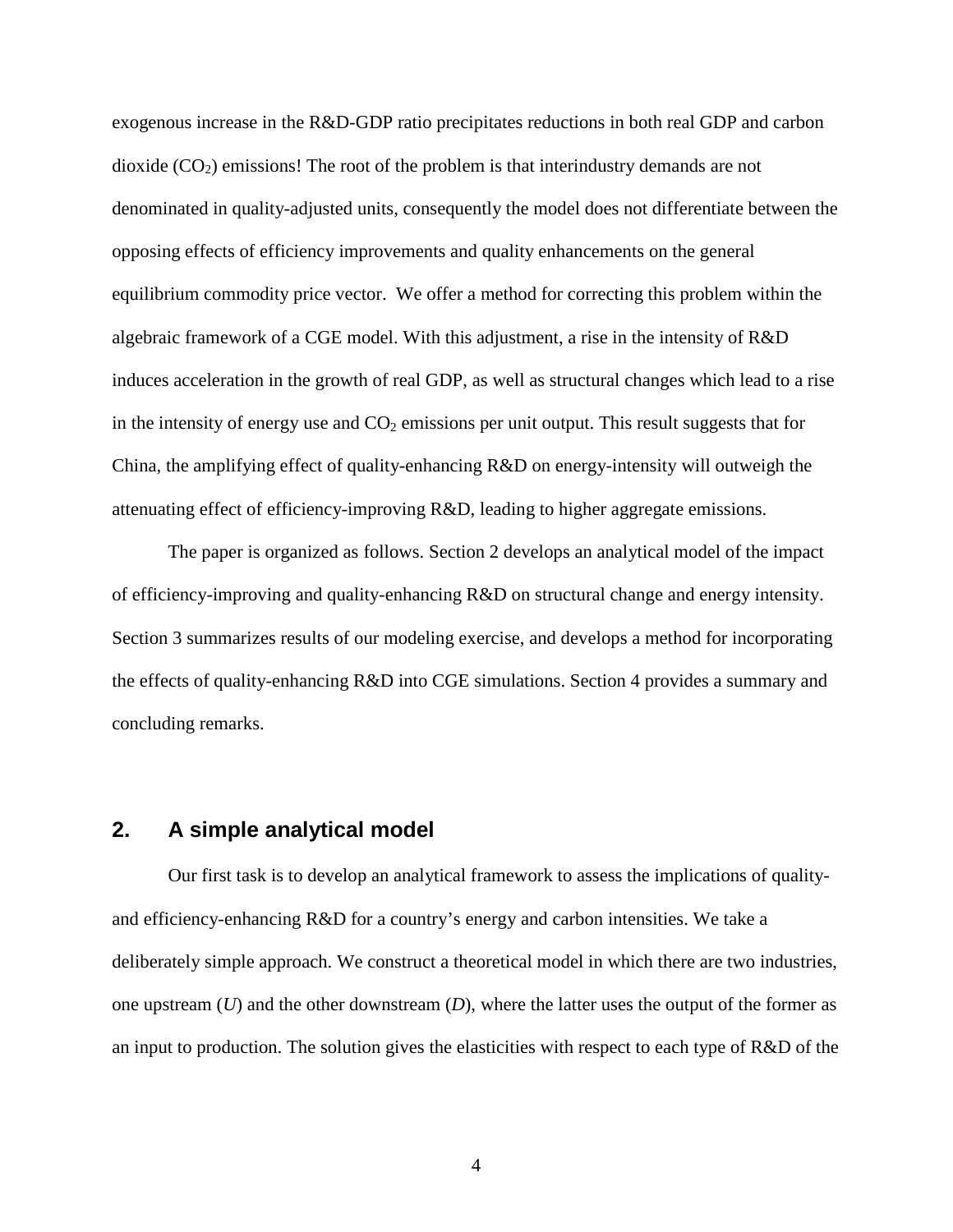price and quantity of upstream output, the upstream demand for variable inputs, and the quantity of downstream output.

To keep the model simple, we assume that each industry manufactures a homogenous good using Cobb-Douglas production technology. Output of the upstream industry, *qU*, is produced from a variable input, *v* (which we assume represents fossil fuels), and a generic input, *x*, while output of the downstream industry,  $q_D$ , is produced using inputs  $q_U$ , *v*, and the generic input, *x*. We use  $p_U$  and  $p_D$  to denote the prices of the upstream and downstream commodities, *w* to denote price of the variable input, and  $\alpha$  and  $\gamma$  to denote the cost shares of  $\nu$  in upstream and downstream production, and *β* to denote the cost share of  $q<sub>U</sub>$  in downstream production. We further assume that in each industry *x* is in perfectly inelastic supply, and normalize its price to one. Doing so guarantees upward sloping supply schedules, and makes the variable *x* a proxy for each industry's "capacity", which enables us to work directly with their profit functions to compute the output levels and unconditional input demands.

We assume that industries engage in two types of R&D: efficiency-improving and quality-enhancing research, which we denote  $R^E$  and  $R^Q$ . The first of these corresponds to the way in which research is traditionally modeled—R&D increases the productivity (or, symmetrically, reduces the cost of output) in the industry where it is performed. We assume that both industries conduct efficiency-improving R&D, and therefore specify augmentation functions  $E(R_U^E)$  and  $\Omega(R_D^E)$  which act as neutral shift factors in the production functions for *U* and *D*.

Research which enhances the quality of output acts in a more subtle way. It does not directly influence the production process in the sector where the R&D is performed, but rather increases the productivity of downstream industries that use the sector's output commodity as an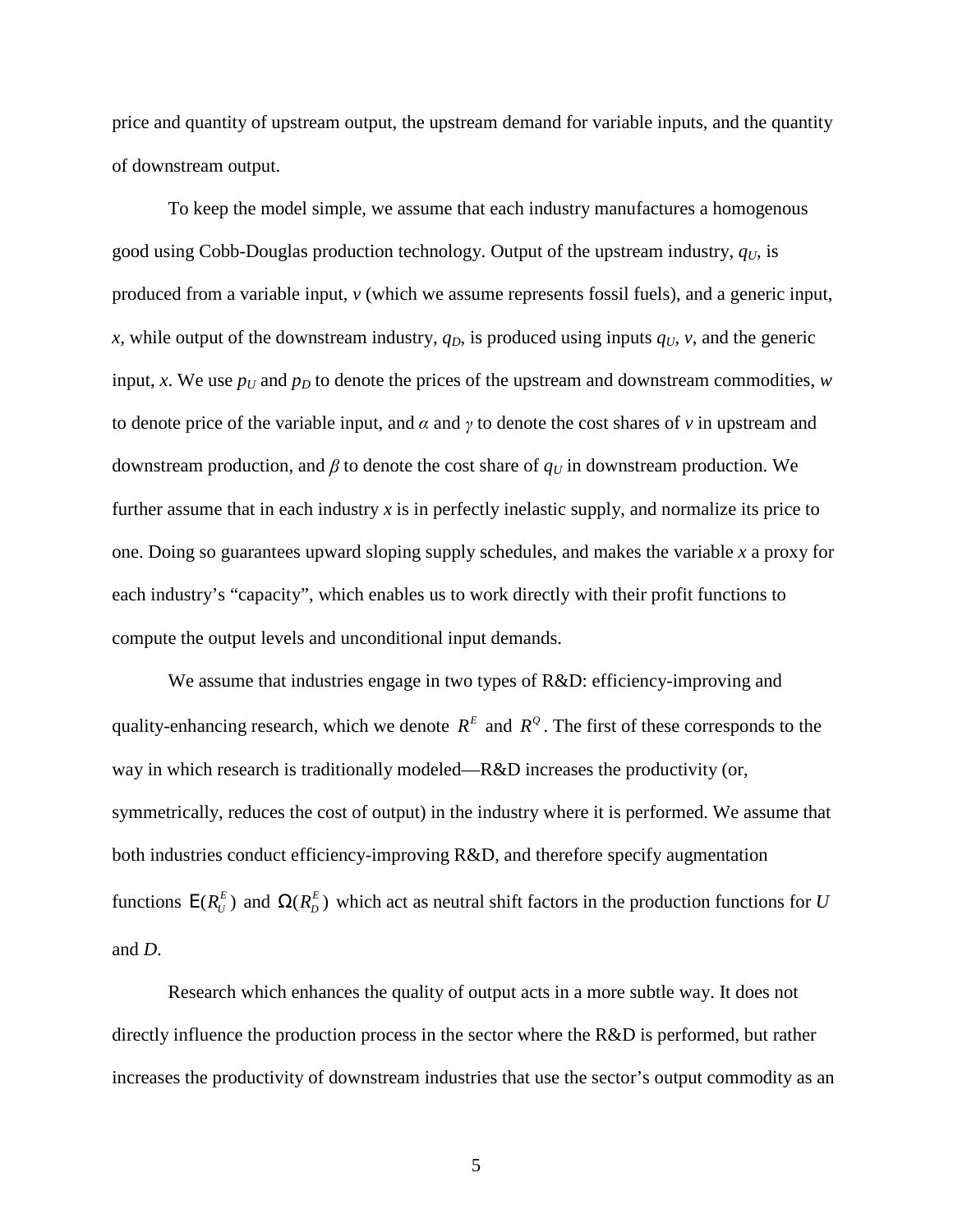input to production. Our key simplification is to assume that quality-enhancing R&D is conducted only in the upstream sector. Its effect is to reduce the component of *D*'s cost associated with the use of the upstream good and, in so doing, shifts the demand curve for *qU*. We therefore specify the function  $\Theta(R_U^Q)$  as an augmentation factor which is appended to the input of  $q_U$  to the production of  $D$ :<sup>3</sup>

$$
(1) \qquad q_U = \mathcal{E}(R_U^E) v_U^{\alpha} x_U^{1-\alpha}
$$

$$
(2) \tq_D = \Omega(R_D^E) \Big(\Theta(R_U^Q) q_U\Big)^{\beta} v_D^{\gamma} x_D^{1-\beta-\gamma}
$$

The key implication is that the industries' profits,  $\pi_U$  and  $\pi_D$ , are interdependent. Thus, in order to understand the impact of quality-enhancing R&D we must analyze both industries' profit maximization problems jointly. The profit functions are:

$$
\underset{v_U, R_U^E, R_U^G}{\arg \max} \Big\{ \pi_U = p_U q_U - w v_U - x_U - R_U^E - R_U^Q \Big\} \text{ s.t. (1), } x_U \text{ given,}
$$
\n
$$
\underset{q_U, v_D, R_D^E}{\arg \max} \Big\{ \pi_D = p_D q_D - p_U q_U - w v_D - x_D - R_D^E \Big\} \text{ s.t. (2), } x_D \text{ given.}
$$

To facilitate exposition, we parameterize the effects of R&D on productivity using simple isoelastic functions:  $E = (R_U^E)^{\varepsilon}$ ,  $\Theta = (R_U^Q)^{\theta}$  and  $\Omega = (R_D^E)^{\omega}$ , where  $\varepsilon$ ,  $\theta$  and  $\omega$  are positive parameters  $(\varepsilon, \theta, \omega \in (0, 1)).$ 

To calibrate the reader's expectations, firm-level empirical estimates of the productivity elasticities of private R&D lie in the range 0-0.6, with the majority of estimates being below 0.3

<sup>&</sup>lt;sup>3</sup> Two points are worth highlighting here. First, quality improvements primarily affect energy use through changes in the structure of economic activity, which suggests that it suffices to examine the neutral effect of R&D. We therefore do not consider the effect of input biased technical change. Second, upstream and downstream R&D are treated in an asymmetric fashion, with both product and technological "spillovers" (in the form of quality enhancements to interindustry commodity streams) flowing unidirectionally from *U* to *D*. We choose this analytical setup for the sake of transparency and tractability rather than realism. Indeed, we note that in the simulation in the following section, every sector is potentially both a downstream and an upstream industry, simultaneously engaging in quality-enhancing R&D that reduces production costs in the "downstream" industries which purchase its product,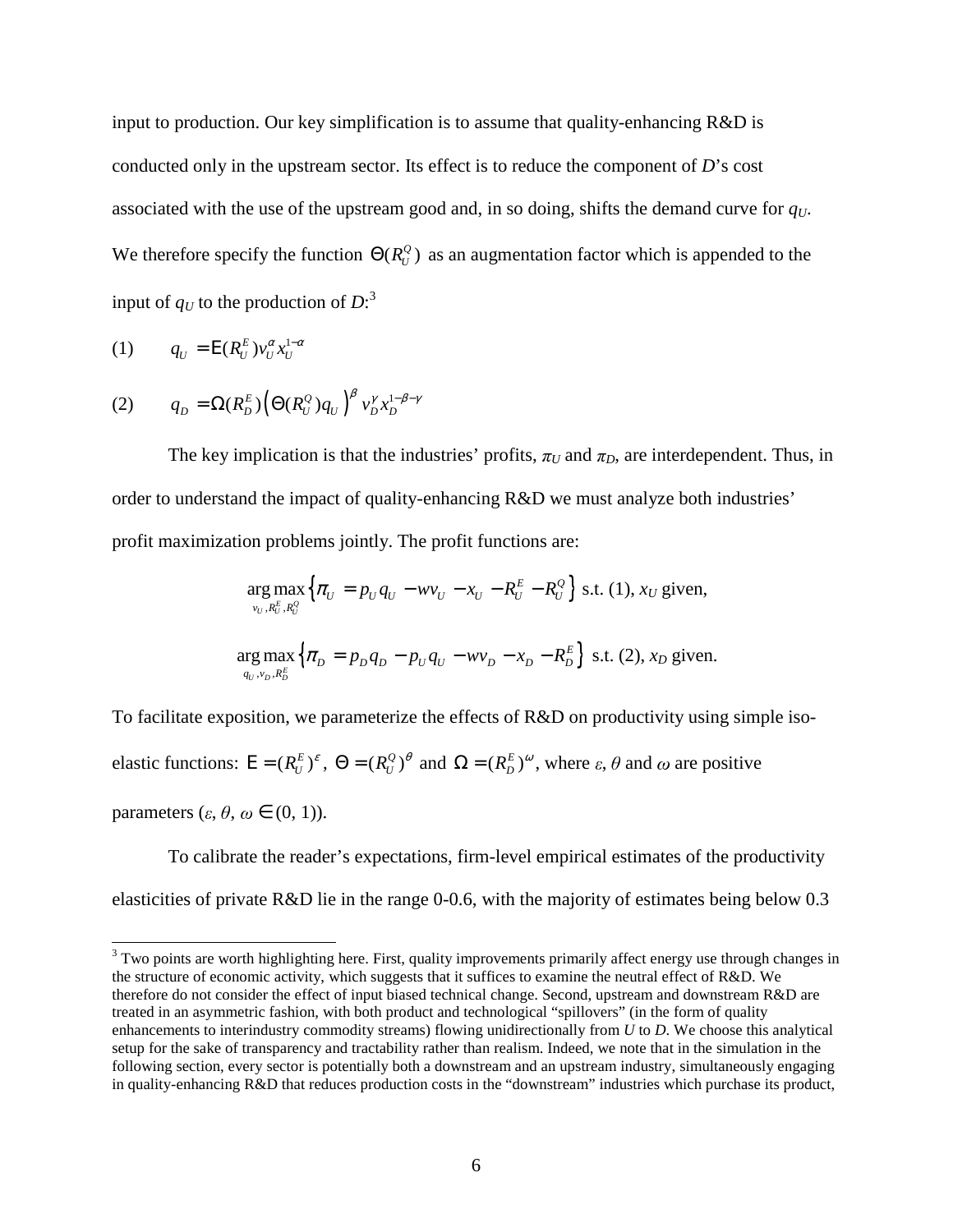(see Congressional Budget Office, 2005, and references therein). As well, inputs of fossil fuels rarely make up more than one third of the total cost of production in energy-supply or energyintensive industries, so in the analysis below, intensive use of *v* corresponds to a value of no more than 0.3 for  $\alpha$  or  $\gamma$ . In particular, to facilitate interpretation of the results, we impose the relatively mild restriction that  $1 - \beta - \gamma > \omega$ .

We first consider the downstream industry, where we assume that the inputs for the variable factor and the upstream commodity, as well as the investment in efficiency-improving R&D are all chosen optimally. The resulting first-order conditions are:

$$
\frac{\partial \pi_D}{\partial v_D} = \gamma p_D \Omega(R_D^E) \Big( q_U \Theta(R_U^Q) \Big)^{\beta} v_D^{\gamma - 1} x_D^{1 - \beta - \gamma} - w = 0,
$$
  

$$
\frac{\partial \pi_D}{\partial q_U} = \beta p_D \Omega(R_D^E) q_U^{\beta - 1} \Theta(R_U^Q)^{\beta} v_D^{\gamma} x_D^{1 - \beta - \gamma} - p_U = 0,
$$
  

$$
\frac{\partial \pi_D}{\partial R_D^E} = p_D \Omega'(R_D^E) \Big( q_U \Theta(R_U^Q) \Big)^{\beta} v_D^{\gamma} x_D^{1 - \beta - \gamma} - 1 = 0.
$$

The solution to this system of equations consists of *D*'s conditional demand for the variable input, inverse demand for the upstream commodity, and optimal investment in efficiencyimproving research:

(3) 
$$
v_D = \gamma^{\frac{\gamma}{1-\gamma-\omega}} \omega^{\frac{\omega}{1-\gamma-\omega}} w^{\frac{\omega-1}{1-\gamma-\omega}} p_D^{\frac{1}{1-\gamma-\omega}} q_U^{-\frac{\beta}{1-\gamma-\omega}} x_D^{\frac{1-\beta-\gamma}{1-\gamma-\omega}} (R_U^{\mathcal{Q}})^{\frac{\beta\theta}{1-\gamma-\omega}},
$$

(4) 
$$
p_{U} = \beta \gamma^{\frac{\gamma}{1-\gamma-\omega}} \omega^{\frac{\omega}{1-\gamma-\omega}} w^{\frac{\gamma}{1-\gamma-\omega}} p_{D}^{\frac{1}{1-\gamma-\omega}} q_{U}^{\frac{1-\beta-\gamma-\omega}{1-\gamma-\omega}} x_{D}^{\frac{1-\beta-\gamma}{1-\gamma-\omega}} (R_{U}^{Q})^{\frac{\beta\theta}{1-\gamma-\omega}},
$$

$$
(5) \qquad R_D^E = \gamma^{\frac{\gamma}{1-\gamma-\omega}} \omega^{\frac{1-\gamma}{1-\gamma-\omega}} w^{\frac{-\gamma}{1-\gamma-\omega}} P_D^{\frac{1}{1-\gamma-\omega}} q_U^{\frac{\beta}{1-\gamma-\omega}} x_D^{\frac{1-\beta-\gamma}{1-\gamma-\omega}} (R_U^Q)^{\frac{\beta\theta}{1-\gamma-\omega}}.
$$

 $\overline{a}$ 

while benefiting from the availability of higher quality intermediate inputs sold to it by "upstream" sectors pursuing improvements in product quality.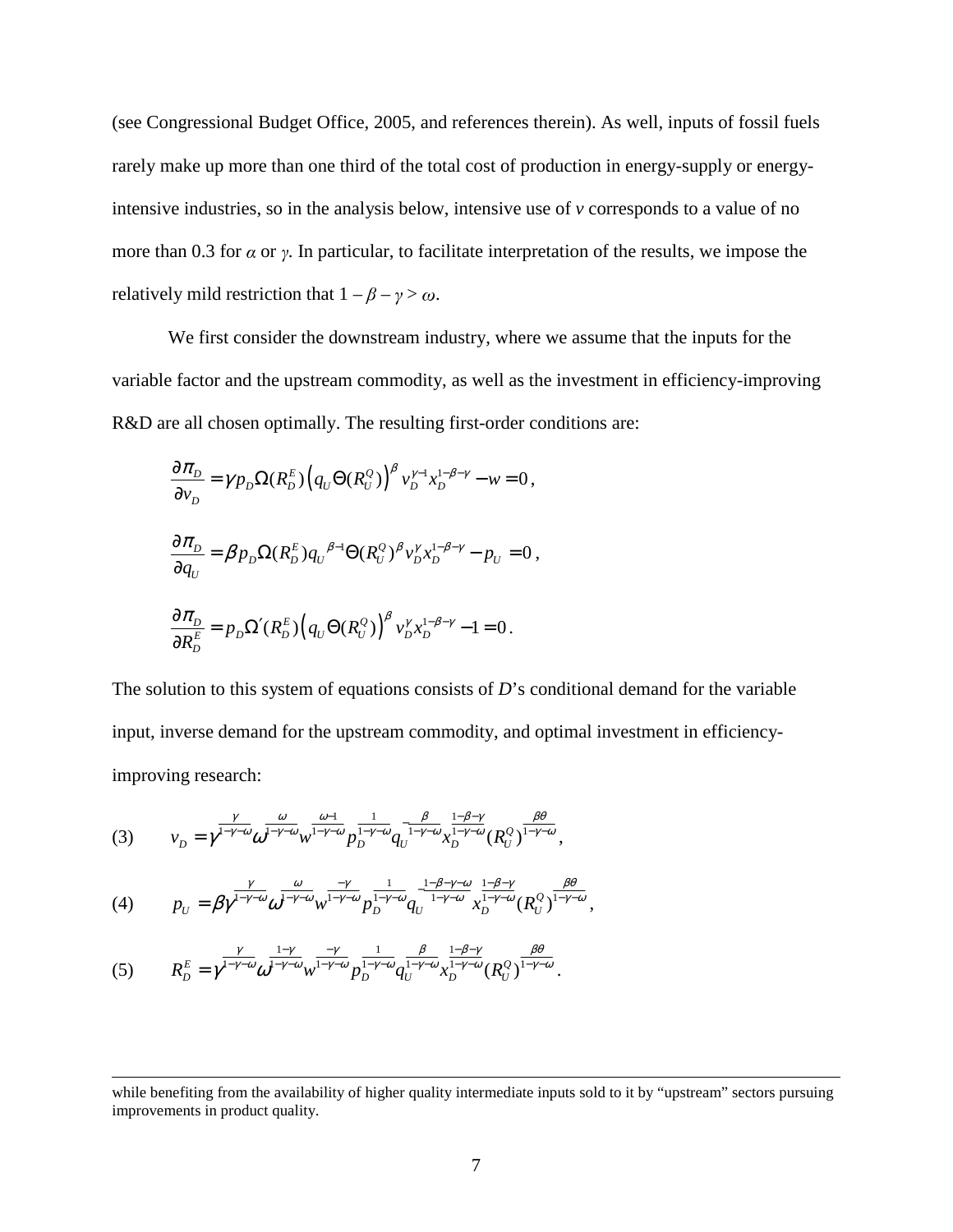We draw particular attention to the fact that  $sgn[\partial p_U / \partial R_U^Q] = sgn[\beta \theta / (1 - \gamma - \omega)] > 0$ , which implies that quality-enhancing R&D has the effect of *increasing* the market price of the upstream commodity.<sup>4</sup> As we shall see, this result figures prominently in the empirical and modeling results of the subsequent section. Blindly incorporating this effect into a CGE simulation leads to R&D having a counterintuitive adverse impact on economic growth. Such an outcome would only obtain in the real world if the units of  $q<sub>U</sub>$  remained unchanged—that is, if the upstream good was of similar quality. But quality improvements have the effect of increasing the quantity of output in "efficiency" units, which is captured by the increased productivity of downstream production due to augmentation of *qU.*

We now turn to the upstream industry. As with the downstream industry the system of equations made up of the first-order conditions for the variable input and the levels of efficiencyimproving and quality-enhancing R&D may be jointly solved for the optimal values of  $v_U$ ,  $R_U^E$ and  $R_U^Q$ . Doing so makes it possible to express  $R_U^E$ ,  $R_U^Q$ ,  $R_D^E$ ,  $p_U$ ,  $q_U$ ,  $q_D$ ,  $v_U$  and  $v_D$  as functions of the elasticity parameters, the prices of the variable input and *D*'s output, and the levels of the quasi-fixed inputs. Our objective here is different, however: we seek to understand the impact of upstream research on structural change which requires us to elaborate the influence of  $R_U^E$  and  $R_U^Q$  on the other variables. Accordingly, we assume that *U* only optimizes its use of the variable factor, and treat the two types of upstream R&D parametrically.

The first-order condition with respect to the upstream use of the variable input is:

 $\overline{a}$ 

<sup>&</sup>lt;sup>4</sup> Also, sgn[ $\partial R_{D}^{E}/\partial R_{U}^{Q}$ ] = sgn[ $\beta\theta/(1-\gamma-\omega)$ ] > 0, which suggests that if the quantity of efficiency-improving R&D in the downstream industry is chosen optimally, a larger quantity of quality-enhancing R&D in upstream sectors would tend to induce more downstream innovatory effort. We thank a referee for raising this interesting possibility. Nevertheless, we are quick to emphasize that it has little bearing on our subsequent simulation exercises, as R&D is treated as an exogenous forcing variable within our CGE model.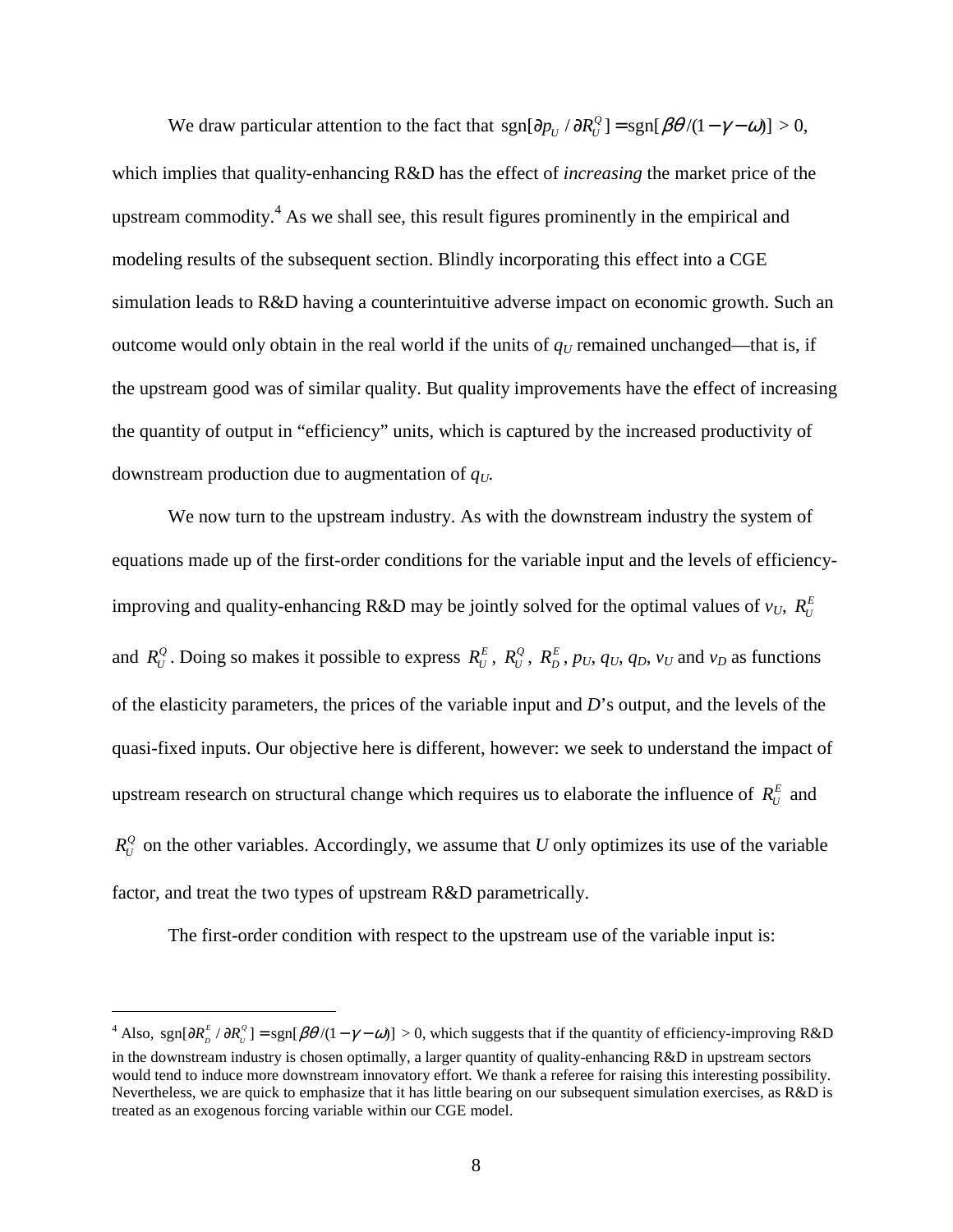$$
\frac{\partial \pi_{U}}{\partial v_{U}} = \alpha p_{U} v_{U}^{\alpha-1} x_{U}^{1-\alpha} E(R_{U}^{E}) - w = 0 ,
$$

which yields *U*'s optimal conditional demand for the variable input:

(6) 
$$
v_U = \alpha^{\frac{1}{1-\alpha}} p_U^{\frac{1}{1-\alpha}} w^{\frac{-1}{1-\alpha}} (R_U^E)^{\frac{\varepsilon}{1-\alpha}} x_U.
$$

We then use this expression to substitute for  $v<sub>U</sub>$  in (1) to derive the supply function for the upstream commodity

(7) 
$$
p_U = (w/\alpha)(q_U/x_U)^{(1-\alpha)/\alpha}(R_U^E)^{-\varepsilon/\alpha}.
$$

By combining eqs. (4) and (7) we can derive the equilibrium quantity of the upstream commodity in terms of exogenous variables:

(8) 
$$
q_U = \kappa_1 \Big[ p_D^{\alpha} w^{\alpha(\omega-1)} (R_U^E)^{\varepsilon(1-\gamma-\varepsilon)} (R_U^Q)^{\alpha\beta\theta} \Big]^{1/\xi},
$$

where  $\xi = 1 - \alpha \beta - \gamma - \omega$ , and  $\kappa_1$  is a constant.

Along with (4), this result allows us to eliminate  $q<sub>U</sub>$  in eqs. (3)-(6):

$$
(9) \t v_D = \kappa_2 \Big[ p_D w^{\omega - 1} (R^E)^{\beta \varepsilon} (R^Q)^{\beta \theta} \Big]^{1/\xi}.
$$

$$
(10) \t p_U = \kappa_3 \Big[ w^{\alpha(1-\beta-\omega)-\gamma} p_D^{1-\alpha} (R_U^E)^{-\varepsilon(1-\beta-\gamma-\omega)} (R_U^Q)^{(1-\alpha)\beta\theta} \Big]^{1/\xi}.
$$

$$
(11) \t R_D^E = \kappa_4 \Big[ w^{-(\alpha\beta+\gamma)} p_D (R_U^E)^{\beta\epsilon} (R_U^Q)^{\beta\theta} \Big]^{1/\xi}.
$$

$$
(12) \t v_U = \kappa_5 \Big[ p_D w^{\omega-1} (R_U^E)^{\beta \varepsilon} (R_U^Q)^{\beta \theta} \Big]^{1/\xi}.
$$

Finally, by substituting (8), (9) and (11) into eq. (2) we obtain the effects on the quantity of downstream output:

$$
(13) \tq_D = \kappa_6 \Big[ w^{-(\alpha\beta+\gamma)} p_D^{\alpha\beta+\gamma+\omega} (R_U^E)^{\beta\varepsilon} (R_U^Q)^{\beta\theta} \Big]^{1/\xi}.
$$

The terms  $\kappa_1$ - $\kappa_6$  in these expressions are all complicated constants in  $\alpha$ ,  $\beta$ ,  $\gamma$ ,  $\varepsilon$ ,  $x_D$ , and  $x_U$ .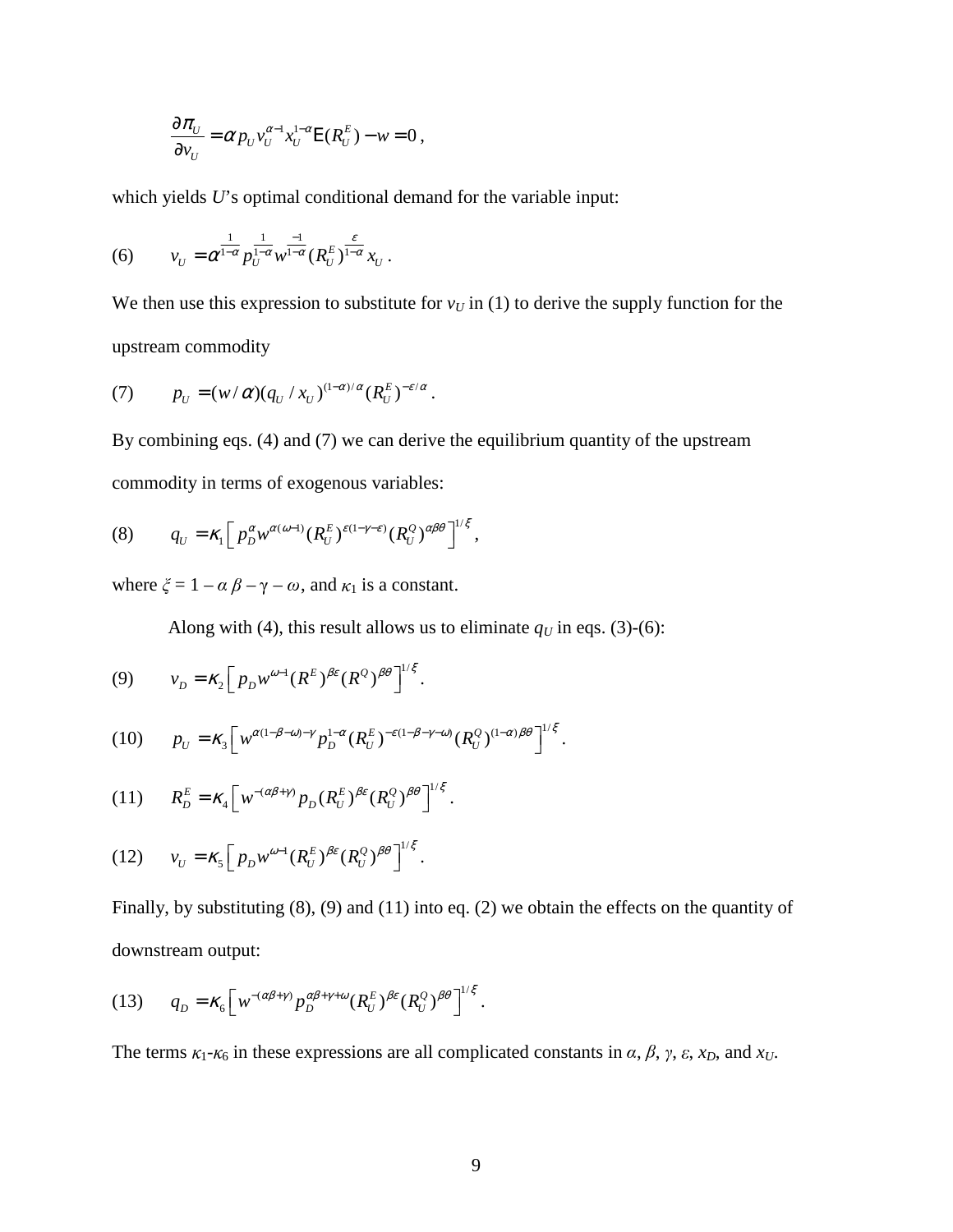Our main findings are summarized in panels A.I and B.I of Table 1. The signs of the elasticities tabulated therein hinge on the sign of ξ, which is positive given the restrictions on the parameters discussed above.<sup>5</sup> We therefore look to the numerators of these expressions to determine the direction of the relevant impacts.

Our focus is on the implications of the two kinds of R&D for upstream production costs, structural change and aggregate energy intensity. We first examine the sensitivity of the price and quantity of upstream output and the quantity of downstream output to efficiency-improving and quality-enhancing R&D. Subject to our restrictions on the variable input's cost shares, *R E* will tend to raise the quantity and lower the price of  $U$ 's output, whereas  $R^Q$  will tend to simultaneously increase both the price and quantity. Additionally, efficiency-improving and quality-enhancing R&D both exert positive influences on the upstream demand for *v*.

Figure 1 shows the simple intuition behind these results. Eq. (4) is indicated by the demand curve, *D*, while eq. (7) is given by the supply curve, *S*. Assuming that the sectors are at an initial equilibrium O in which the price and quantity of the upstream good are  $p_U^*$  and  $q_U^*$ respectively,  $R^E$  has the effect of shifting the supply curve downward to S', resulting in a new equilibrium *A* where  $q_U$  expands and  $p_U$  declines, while the effect of  $R^Q$  is to shift the demand curve outward to D', resulting in a new equilibrium *B* in which both  $p<sub>U</sub>$  and  $q<sub>U</sub>$  increase. In the realistic case where the upstream industry pursues both lines of research simultaneously, we get an equilibrium such as *C* where the level of output is unambiguously higher, but the price may increase or decrease relative to  $p_U^*$  within the bounds  $[p_U, \overline{p}_U]$ .

Both types of research have a positive impact on the downstream industry's output, but their effects operate through distinct channels. The spillover effects of quality-enhancing R&D

<sup>&</sup>lt;sup>5</sup> For fossil fuel input shares in the range of observations ( $\alpha \approx 0.3$ ), even if  $\beta = \gamma = 0.1$ , for  $\zeta$  to approach zero  $\omega$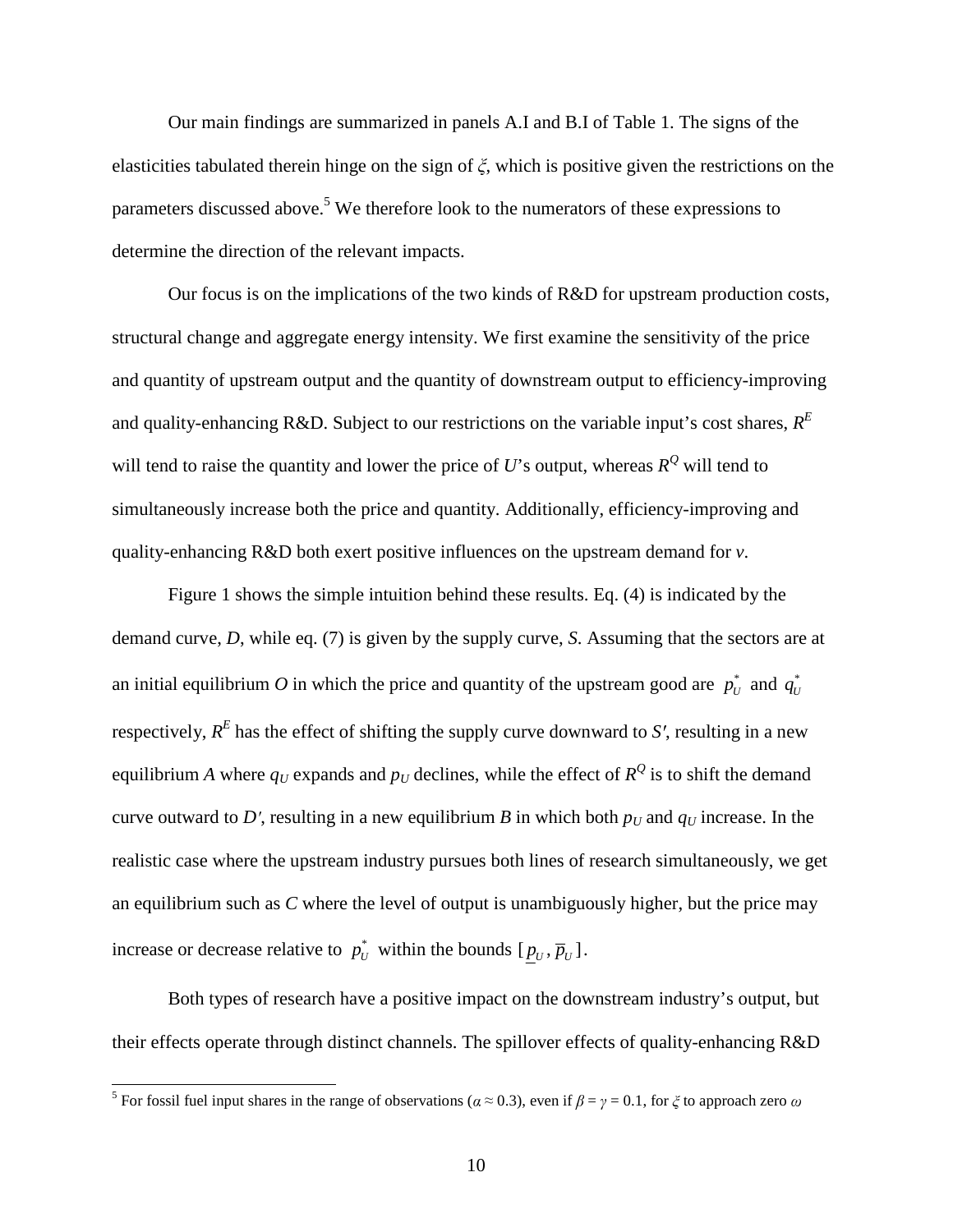give rise to neutral productivity improvement which raises the level of output, while R&D which makes upstream production more efficient reduces marginal cost, lowering  $p<sub>U</sub>$  and with it the cost of production downstream, enabling *D* to expand. Since neither kind of R&D has a direct influence on  $D$ 's use of the variable input, the unconditional demand for  $v$  simply increases as a consequence of the expansion of the sector.

Our findings thus far have important implications for structural change and aggregate fossil-fuel use. Given that each sector exhibits its own response to each kind of innovation, a key question is whether R&D causes upstream sectors to expand relative to those downstream, or vice versa. To investigate this, we calculate the ratio of the outputs of the upstream and downstream industry, dividing (8) by (13) to obtain our measure of structural change:

$$
(14) \tq q_U/q_D = \kappa_7 \Big[ w^{\gamma-\alpha(1-\beta-\omega)} p_D^{\alpha(1-\beta)-\gamma-\omega} (R_U^E)^{\varepsilon(1-\beta-\gamma-\omega)} (R_U^Q)^{-(1-\alpha)\beta\theta} \Big]^{1/\xi}.
$$

In addition, the fossil-fuel intensity of production in each sector indicated by the conditional demand for the variable input:

$$
(15) \t v_U / q_U = \kappa_8 \Big[ w^{-(1-\alpha)(1-\omega)} p_D^{1-\alpha} (R_U^E)^{-\varepsilon(1-\beta-\gamma-\omega)} (R_U^Q)^{\beta\theta(1-\alpha)} \Big]^{1/\xi}
$$

and

 $\overline{a}$ 

$$
v_D / q_D = \gamma p_D / w.
$$

As before,  $\kappa_7$  and  $\kappa_8$  are constants in  $\alpha$ ,  $\beta$ ,  $\gamma$ ,  $\varepsilon$ ,  $x_D$ , and  $x_U$ .

These results are summarized in panels A.II and B.II of Table 1. The impacts of R&D on structural change are both intuitive and consistent with expectations. Because it increases productivity in the upstream sector, efficiency-improving R&D will tend to favor the expansion of *U* relative to *D*. Conversely, the fact that investments in quality-enhancing R&D upstream redound to the downstream sector implies that this type of innovation favors the expansion of *D*

would have to exceed 0.7, which is implausibly large.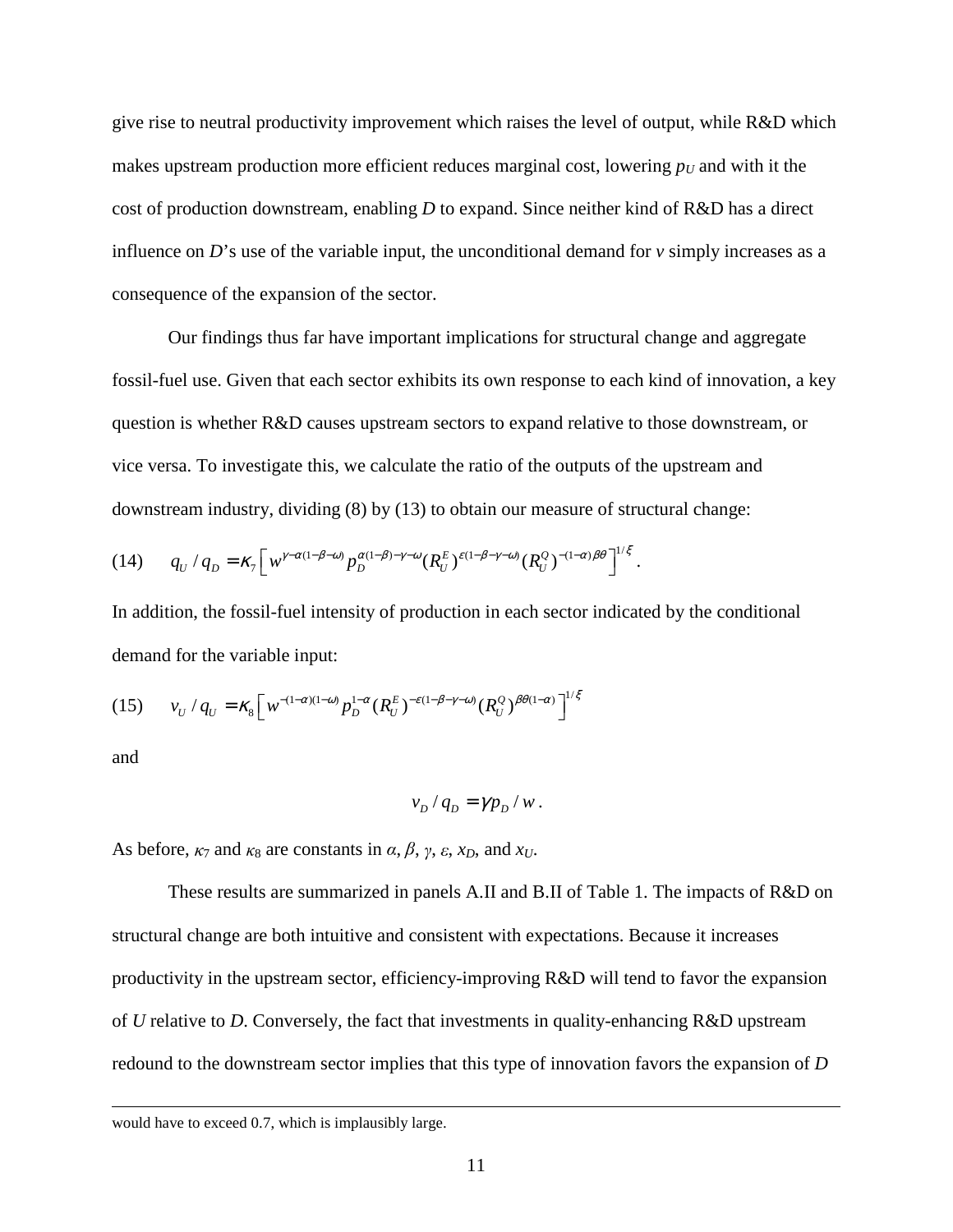relative to *U*. Depending upon which effect dominates and which industry (upstream or downstream) is the more energy intensive, aggregate energy intensity can be higher or lower.

Regarding the latter, efficiency-improving R&D in the upstream sector will tend to lower energy intensity while quality-enhancing R&D has the opposite effect. This result is a consequence of the fact that the first kind of innovation saves on *U*'s inputs, while the second induces an outward shift in the demand curve for its product. Neither type of R&D has any impact on the intensity of fossil-fuel use in the downstream sector, which is consistent with the fact each kind of R&D has the same effect on *D*'s variable input demand as it does on output.

Whether the attenuating impact of efficiency-improving R&D on energy intensity is outweighed by the amplifying effects of quality-enhancing R&D depends on the relative energy intensities of the upstream and downstream industries, the elasticities of output with respect to the two types of R&D, and the share of *U*'s output in *D*'s production. Specifically, for given coefficients on energy use in each industry (fixed  $\alpha$  and  $\gamma$ ), the smaller the elasticity of upstream productivity with respect to  $R^E(\varepsilon)$ , the larger the elasticity of output with respect to  $R^Q(\theta)$ , or the larger the share of *U*'s output in *D*'s production  $(\beta)$ , the greater the positive effect of qualityenhancing R&D. In the following section we investigate the implications of these factors for a developing country using the results from an exercise that incorporates econometric estimates of the impacts of R&D into a CGE model for China.

## **3. Modeling efficiency vs. quality-enhancing R&D: a numerical general equilibrium analysis for China**

The key structural difference between our analytical model and the standard representation of innovation in both econometric and simulation models is that the latter almost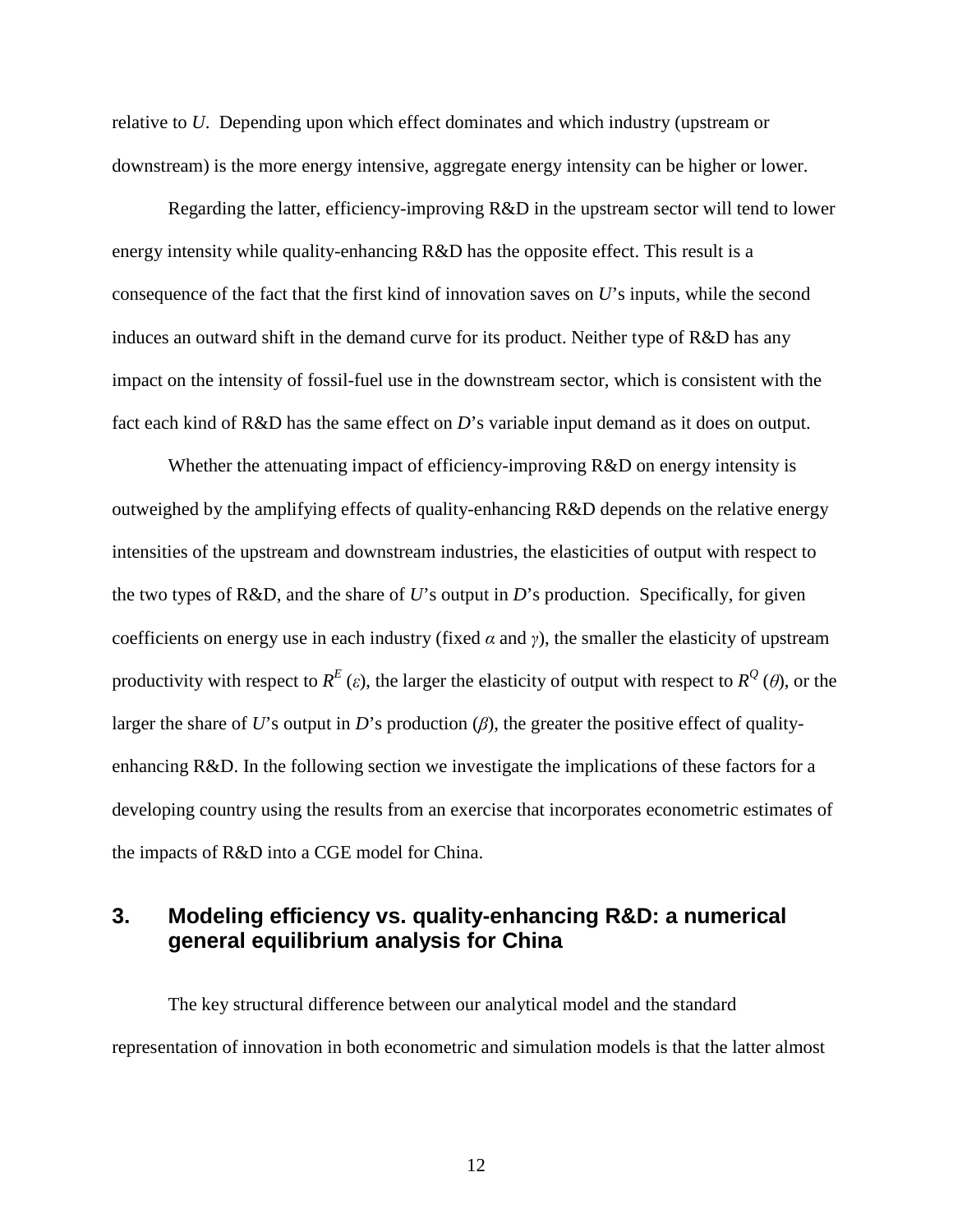always resolve only a single stock of R&D capital.<sup>6</sup> It is customary for this stock to be modeled as the accumulation of past investments in research by a particular firm or sector, which in a given period constitutes an intangible input to production that has an efficiency-improving effect.

These modeling choices tend to be driven by data availability and analytical convenience. Data on R&D spending almost never separates investments in efficiency improvement from those intended to improve product quality, consequently we typically observe only the sum of *R E* and  $R^Q$ . As well, the data used to estimate econometric factor demand models typically represent intermediate inputs only as broad composite goods like "energy" and "materials", making it virtually impossible to resolve the impact of upstream product quality enhancements on producers' purchases of individual intermediate commodities.

The upshot is that standard econometric approaches are not capable of distinguishing the effects of the two kinds of R&D. Because a single R&D stock is assumed to drive both efficiency-improving and quality-enhancing innovation, econometric estimates for a given producer will indicate only the *combined* effect of  $R<sup>E</sup>$  and  $R<sup>Q</sup>$ . Moreover, such estimates will only reflect the impact of R&D on the price and quantity of output of the firm or sector in which the relevant research is actually undertaken. The aggregate character of the data on intermediate purchases makes it impossible to identify the shift in the downstream demand for the output of a particular producer's investment in quality-enhancing R&D. The problem is that for an equilibrium such as *C* in Figure 1, econometric estimates of the effect of R&D on the cost of production will reflect the impact of  $R^Q$  on the price of the innovating industry's output but will fail to capture the impact on the quantity of output.

 $\overline{\phantom{a}}$ 

<sup>&</sup>lt;sup>6</sup> A prominent exception is Popp's (2006) ENTICE-BR model which incorporates two stocks of R&D capital, one which saves conventional energy that produces  $CO<sub>2</sub>$  emissions and the other which increases the productivity of a carbon-free backstop energy supply technology. However, this simulation does not represent the inter-industry structure necessary to distinguish between efficiency improvements and quality enhancements.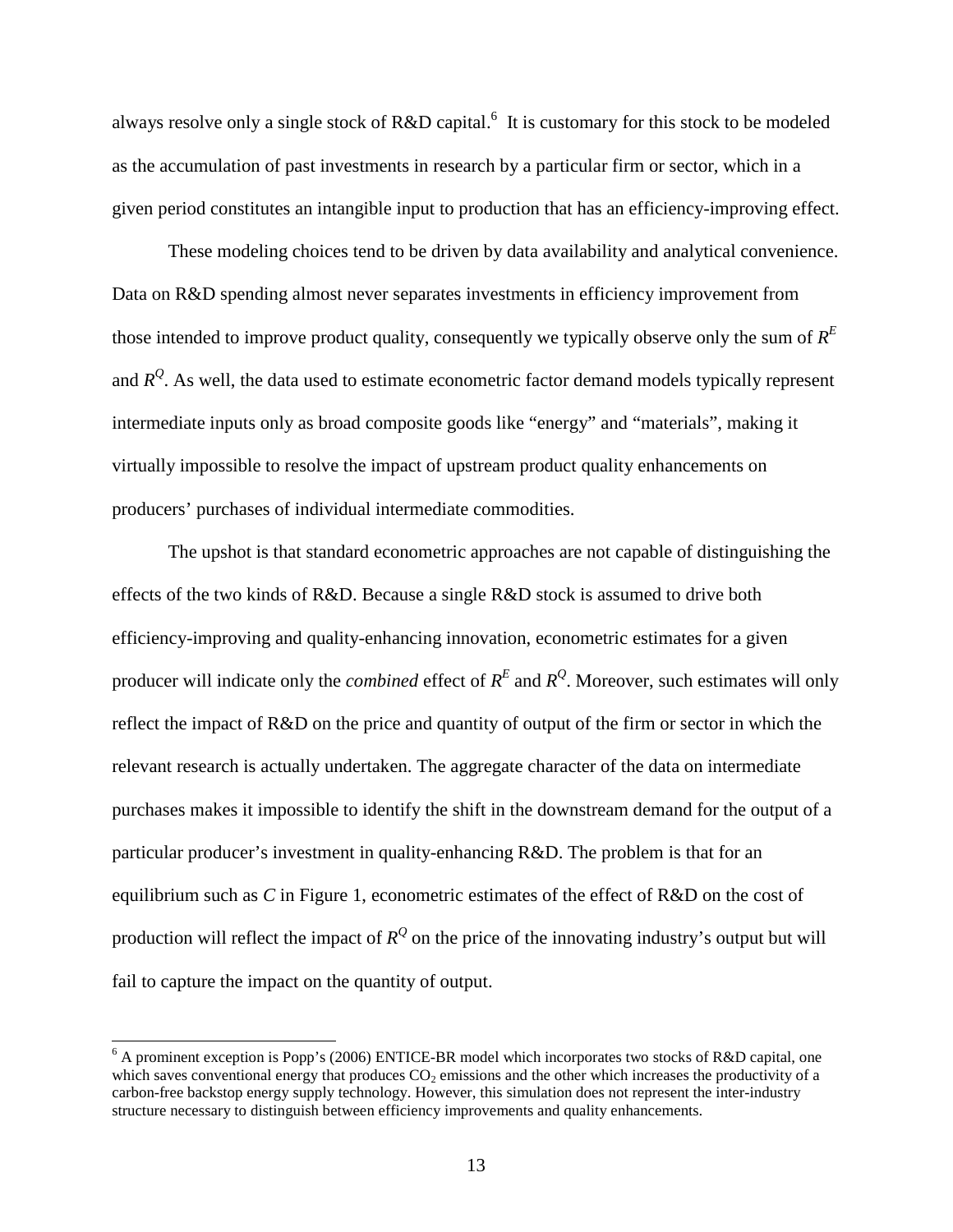We go on to show that when estimates of this kind are naively incorporated into a CGE model's system of inter-industry commodity demands, where every sector is both an upstream and a downstream producer, it is possible to generate results which are completely fallacious.

#### **3.1. Modeling technology development**

Fisher-Vanden and Ho (2006)—hereafter, FVH—have developed an econometrically calibrated CGE model of the Chinese economy, which incorporates the effects of innovation on neutral and factor-biased productivity in the industrial sectors. The lynchpin of their approach is a vector of industry-specific stocks of R&D capital, each element of which represents the accumulation of past deliberate investments in new technology development by a given manufacturing industry.

We focus on the representation of innovation within the model and abstract from its other structural details, which is described in Fisher-Vanden and Ho (2006). The model resolves 33 sectors, which include agriculture, 22 manufacturing industries, construction, transportation, and 7 service sectors. Each industry, which we indicate using the index *j*, produces a unique homogeneous commodity, which we indicate using the index *i*. In each period of time, *t*, the production of output  $(QO<sub>i</sub>,t)$  requires five types of inputs, capital  $(K)$ , labor  $(L)$ , land  $(T)$ , energy (*E*) and materials (*M*), which are denoted by the index  $z = \{K, L, T, E, M\}$ . Production takes place according to a hierarchical Cobb-Douglas production function, whose associated dual cost function is expressed as a vector of zero profit conditions which equate industries' output prices  $(PO<sub>i,t</sub>)$  with their unit costs under the assumption of constant returns to scale (CRTS) and perfect competition:

(16) 
$$
\ln PO_{j,t} = \ln G_{j,t} + \sum_{z} a_{z,j,t} \ln P_{z,j,t}.
$$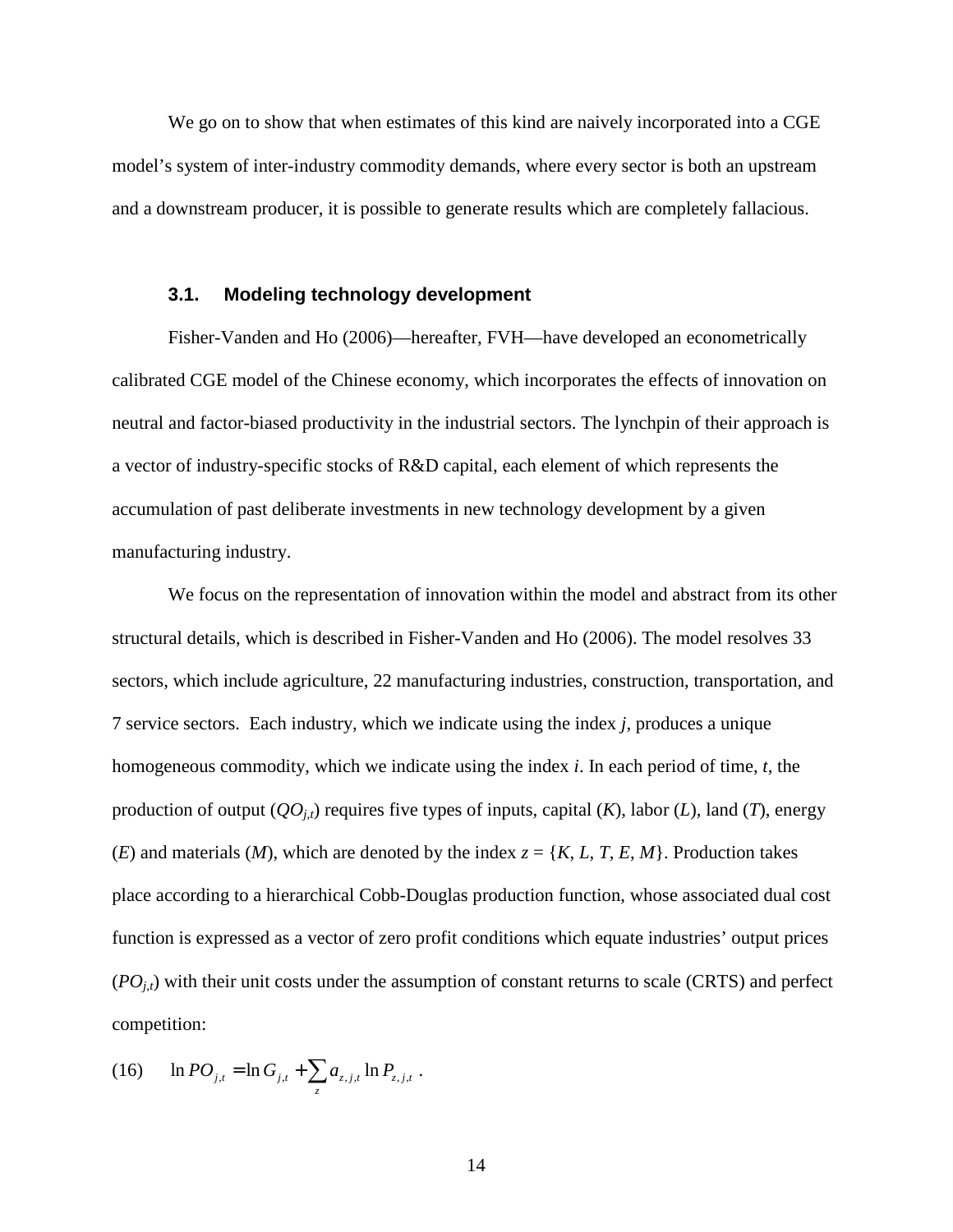In this expression, the variable *P* is a vector of the prices of the inputs to *j* at time *t*; *a* is a vector of parameters which denote the (time varying) shares of the various inputs in the cost of production ( $\sum_{z} a_z = 1$ ), and *G* is an industry-specific Hicks-neutral productivity term.

In eq. (16), the composite price indexes of intermediate inputs of energy and materials  $(P_{E,j}$  and  $P_{M,j}$ ) are the outputs of Cobb-Douglas unit cost sub-functions denominated over the vectors of output prices of energy-producing sectors (*e*) and materials-producing sectors (*m*):

(17a) 
$$
\ln P_{E,j,t} = \sum_{i \in e} \eta_{i,j} \ln[(1 + \tau_{i,j})PO_{i,t}],
$$

(17b) 
$$
\ln P_{M,j,t} = \sum_{i \in m} \mu_{i,j} \ln[(1 + \tau_{i,j})P O_{i,t}].
$$

The parameters  $\tau_{i,j}$  indicate ad-valorem taxes on intermediate inputs, while the technical coefficients  $\eta$  and  $\mu$  represent the fixed input shares in industry *j*'s *E* and *M* sub-cost functions, which also exhibit CRTS ( $\sum_{i \in e} \eta_{i,j} = \sum_{i \in m} \mu_{i,j} = 1$ ). Thus, each sector in the model is both an upstream and a downstream industry, using the outputs of the *i* upstream industries at prices *PO<sup>i</sup>* (plus input taxes) to produce a commodity with unit cost  $PO_j$ , which is in turn employed as an input to downstream sectors.

Autonomous and deliberate technological development affect production in the manufacturing sectors of the economy. Innovation is assumed to alter both the rate of technical change, given here by *G*, and the bias of technical progress—which is equivalent to the rate of change in the *a* parameters with prices held constant (Binswanger and Ruttan, 1978). FVH define indices of economy-wide autonomous technology development (represented as a time trend), *h<sup>t</sup>* , and industry-specific deliberate innovation, *Rj,t*. Neutral multifactor productivity is given by:

(18)  $\ln G_{j,t}(h_t, R_{j,t}) = g_{A,j} h_t + g_{R,j} \ln R_{j,t}, \qquad j \in \text{manufacturing}$ 

while biased technical progress is given by the definition of the input share parameters: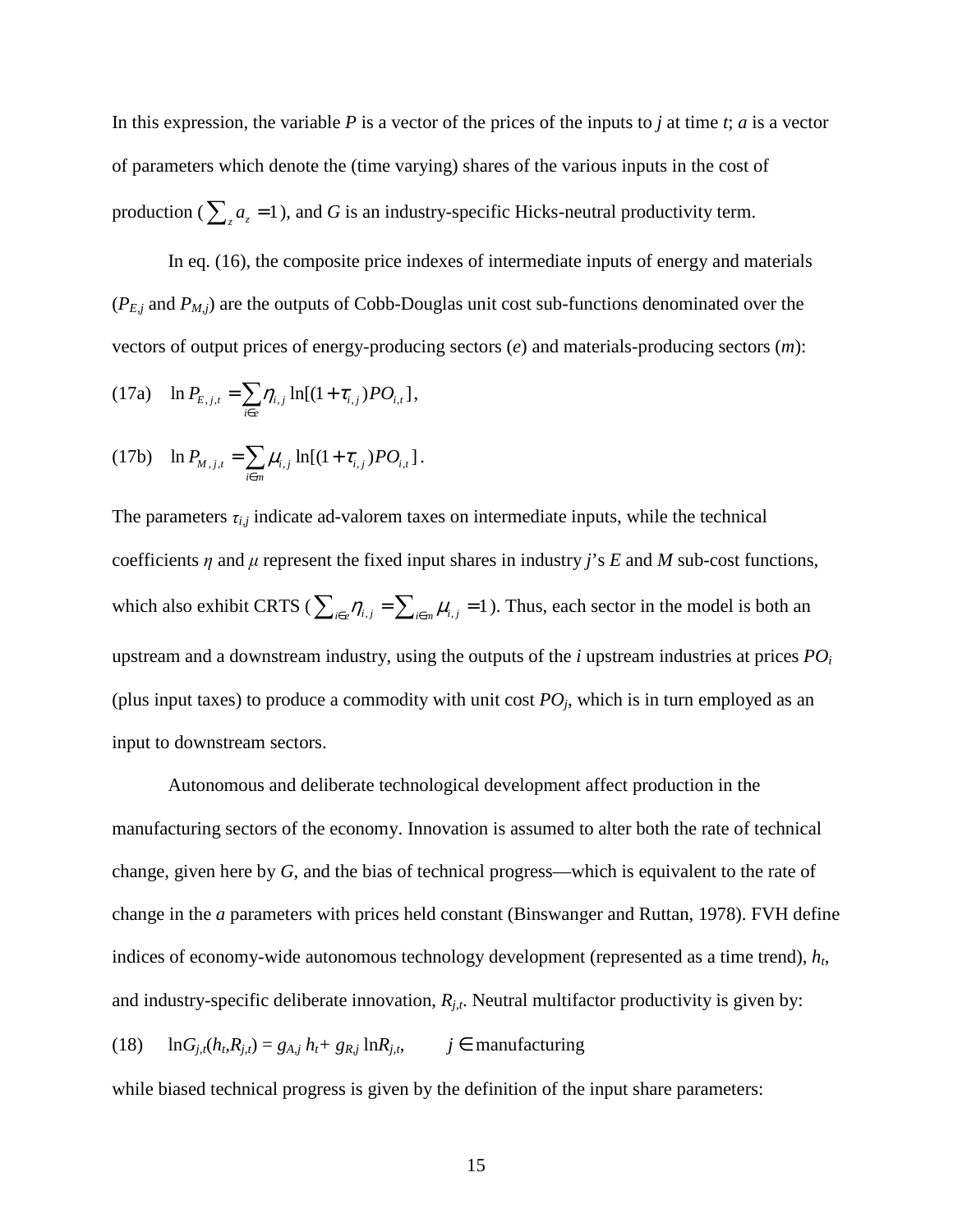(19) 
$$
a_{z,j,t}(h_i, R_{j,t}) = a_{z,j,0} + b_{A,z,j} h_t + b_{R,z,j} \ln R_{j,t}, \quad j \in \text{manufacturing}
$$

The coefficients  $b_A$ ,  $b_R$ ,  $g_A$  and  $g_R$  are econometrically-estimated parameters. The parameters,  $b_A$ and  $b_R$  capture the effects of autonomous and deliberate technology development on the cost shares of each input, while the parameters, *gA* and *gR,* indicate the effects of autonomous and deliberate technology development on neutral productivity.

This specification enables the implications for the energy- and carbon-intensities of China's industries of an increase in R&D activities to be simulated in the following way. Deliberate technology development in each industry is modeled as the growth rate of the stock of R&D, measured as cumulative R&D expenditures. For simplicity, autonomous technology development is modeled using a time trend. To implement eqs. (18) and (19), the model uses econometric estimates for the parameters  $b_A$ ,  $b_R$ ,  $g_A$  and  $g_R$ . These estimates are based on the work of Fisher-Vanden and Jefferson (2006), who measure the factor bias of autonomous and deliberate technology development activities by estimating a translog cost function along with its corresponding cost share equations on a data set of 1500 industrial enterprises in China over the years 1995-2001.

These estimates are summarized in Table 2. Panel A illustrates that autonomous technology development has only a small impact on the bias of technical change. Its influence on the bias of factor hiring is for the most part not significant, and even where it is (e.g., in the paper, textile or chemical industries) the effect on cost shares is much smaller than that on neutral productivity, and without any discernable trend. On the other hand, autonomous innovation is associated with reductions in unit cost for seven out of the eight sectors in which its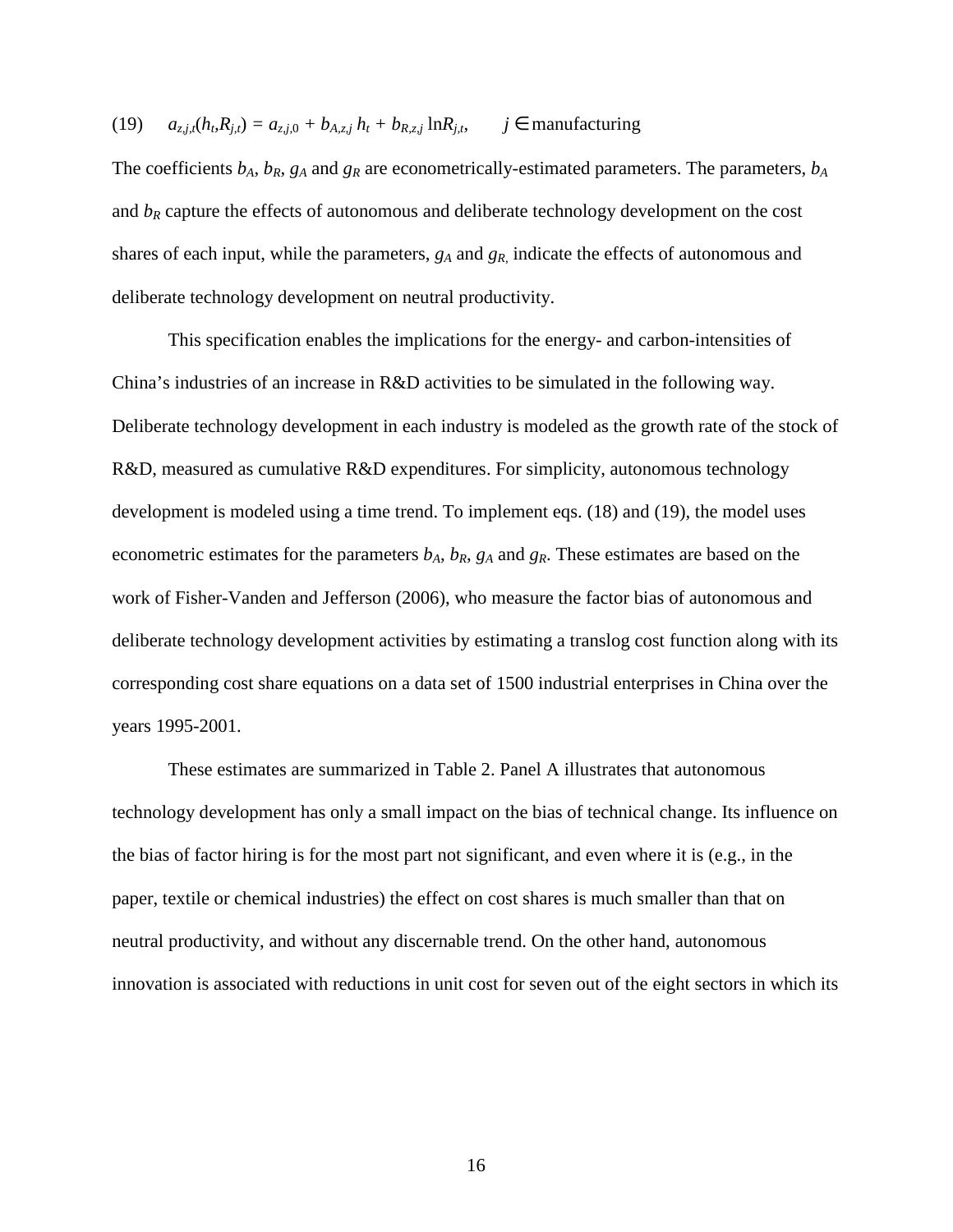influence is significant.<sup>7</sup> Thus, we conclude that autonomous innovation is predominantly efficiency improving in character.

Panel B illustrates that deliberate technology development is capital-using and energysaving in the majority of industries, but is equivocal in its influence on labor and materials. And out of nine sectors in which deliberate innovation has a significant neutral productivity impact, six exhibit positive responses, which implies that R&D has the effect of increasing the unit cost of production. As discussed above, we interpret this result to mean that the effect of qualityenhancing innovation outweighs that of efficiency-improving innovation. But while the econometric estimates in Table 2 capture the combined effect of  $R<sup>E</sup>$  and  $R<sup>Q</sup>$  only on the industries in which research is being performed, they completely miss the corresponding impacts on the downstream users of these sectors' outputs.

The implications of this shortcoming become clear if we substitute the coefficients in Table 2 into eqs. (18) and (19) while ignoring downstream impacts on product quality impacts, and then simulate the CGE model under two sets of assumptions. The first is a business-as-usual (BAU) case in which aggregate R&D is assumed to remain at the initial level of 0.78 percent of GDP. The second is a R&D intensification scenario which assumes that the R&D intensity of the economy increases from 0.78 to 2.5 percent by the year 2050. Figure 2 shows the difference in real GDP and carbon emissions between the two cases. The results suggest that an increase in R&D activities will *lower* both real GDP and emissions. This outcome is not just counterintuitive, it is wrong. The parameterization of the model ensures that R&D drives up the manufacturing sectors' output prices-cum-unit costs, whose apparent effect is to *reduce* sectoral and aggregate productivity, value added and intermediates use of fossil fuels.

 $\overline{a}$ 

 $<sup>7</sup>$  The magnitude of the positive and significant estimate is the largest in the table, however the sector in question</sup> (other industry) is relatively minor, accounting for 12 percent of manufacturing value added and just five percent of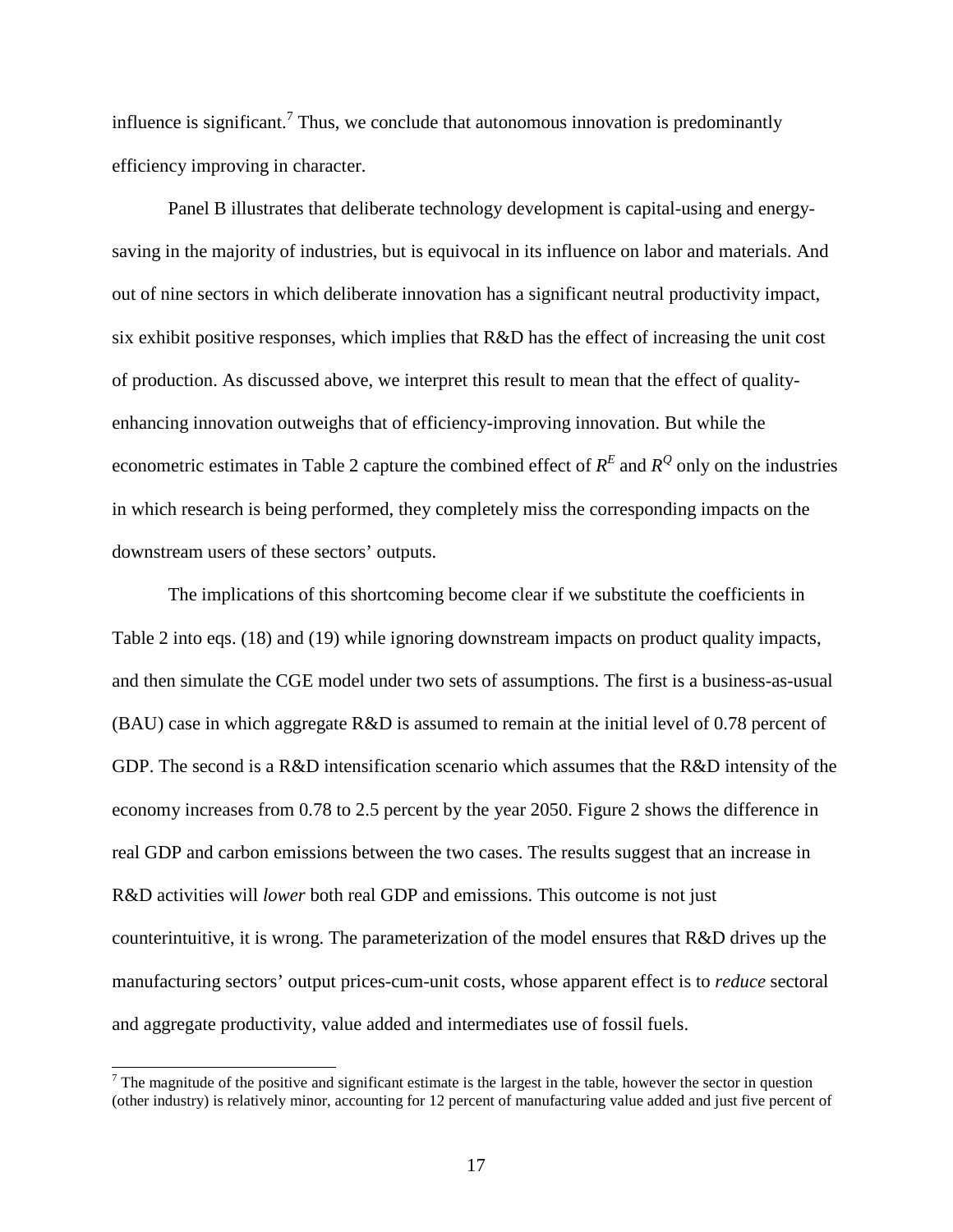We would never expect such a result to see the light of day since any competent modeler would immediately reject it as implausible. However, this example serves as a cautionary reminder of the potential magnitude of the problem in developing-country economic simulations where quality enhancements are a significant component of innovation. We now address the issue of how to adjust the model to reflect the fact that the empirical estimates capture both process and product innovations.

The problem arises from the way in which output is measured in the model. The foregoing exercise fails to account for the fact that while quality-enhancing R&D raises production costs, it shifts the composition of output toward higher value commodities for which there is greater demand, and which stimulates an increase in the quantity of output measured in "quality-adjusted" units. For example, in the case of computer manufacturing, we would want to measure output in terms of, say, data processing speed or capacity as opposed to the number of microprocessors. The implication is that quality enhancements lead to a larger quantity of output, which should be reflected in the price of commodity being produced. As we now demonstrate, this suggests a way to correct the estimates so that the model generates more reasonable results.

#### **3.2. Incorporating product quality**

In the analytical model of Section 2, quality-enhancing R&D in the upstream industry effectively *increases* the quantity of the upstream good used by the downstream industry. Using a tilde  $(\sim)$  to indicate a quantity measured in quality-adjusted units, it is clear from eq. (1) that from the perspective of the downstream sector, the quantity of the upstream good employed is  $\tilde{q}_U = \Theta(R_U^Q) q_U$ . The law of one price, however, implies that  $q_U$  and  $\tilde{q}_U$  cannot have the same

 $\overline{a}$ 

GDP in the benchmark social accounting matrix used to calibrate the model.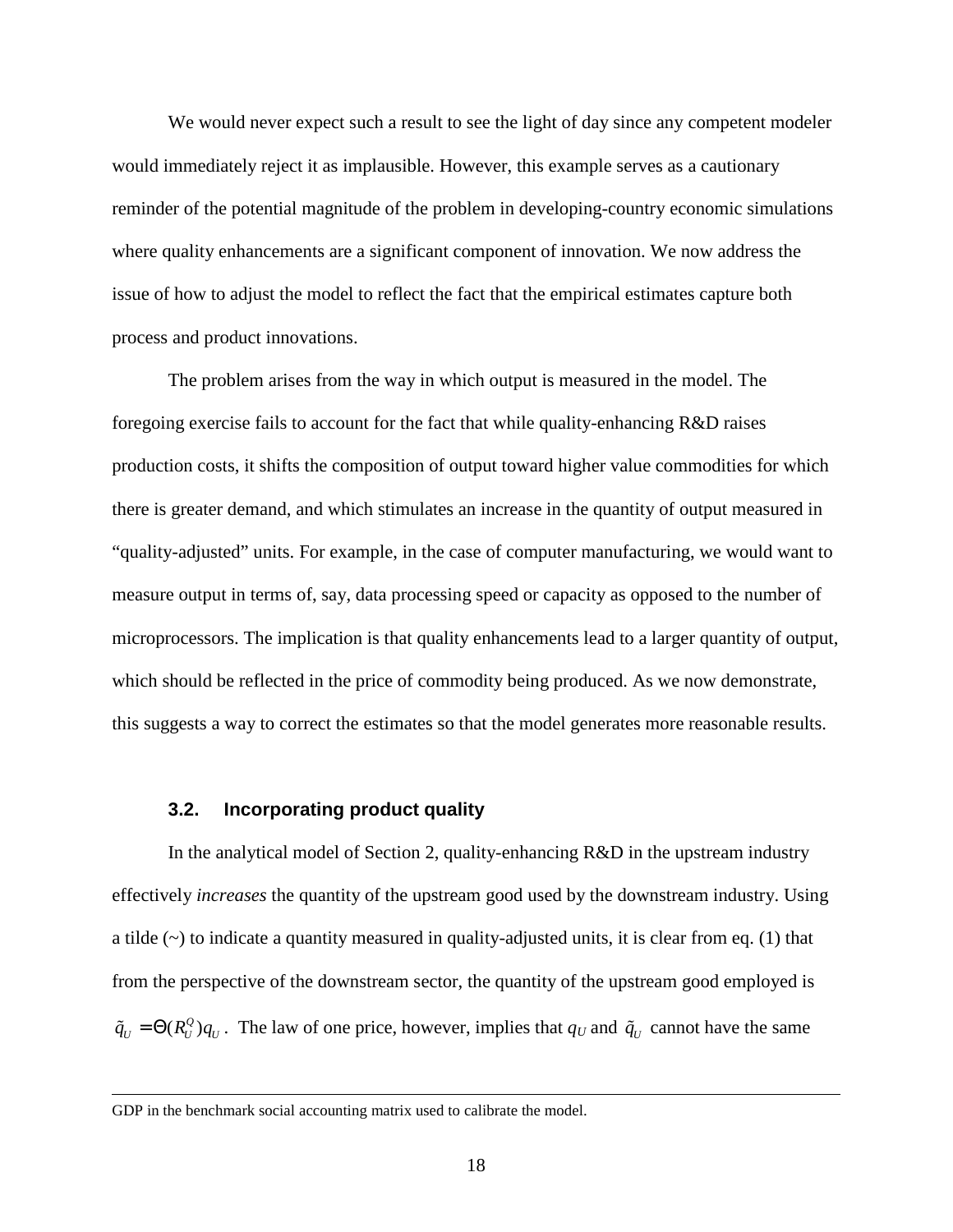price. In particular, market clearing in the upstream commodity means that the quality-adjusted price must satisfy  $\tilde{p}_U \tilde{q}_U = p_U q_U$ . We therefore have  $\tilde{p}_U = p_U / \Theta(R_U^Q)$ . This clarifies the problem which gives rise to the results in section 3.1, and also suggests a potential remedy.

Informed by this analysis, we turn once again to the CGE model. We note that in the most general setting, every sector in the model is potentially both a downstream and an upstream industry, simultaneously engaging in quality-enhancing R&D that reduces production costs in the "downstream" industries which purchase its product, while benefiting from the availability of higher quality intermediate inputs sold to it by "upstream" sectors pursuing improvements in product quality. Examining eq. (18), this suggests that by blindly plugging in values for g*A,j* and g*R,j* we are effectively treating *all* R&D as if it were efficiency-improving. Therefore, positive values for these coefficients are the equivalent of specifying a negative value for  $\xi$  in the analytical model, which would have the effect of *lowering* productivity, output and the demand for fossil fuels—exactly what we observe in the numerical results.

Our problem is a misattribution of the effect of downstream quality-enhancing technical progress which makes it appear to be upstream efficiency-worsening technical retrogression. The root cause is the fact that the separate influences of the two kinds of technology development are not identified. In particular, the estimates in Table 2B represent the combined influence of efficiency improvements and quality enhancements. The implication is that

$$
(18') \quad \ln G_{j,t} = (g_{A,j}^E + g_{A,j}^Q)h_t + g_{R,j}^E \ln R_{j,t}^E + g_{R,j}^Q \ln R_{j,t}^Q,
$$

where the new coefficients  $g^E$  and  $g^Q$  are the analogues of the  $\varepsilon$  and  $\theta$  in the analytical model. We assume that  $g_A^E$  and  $g_R^E$  are both negative, while  $g_A^Q$  and  $g_R^Q$  are both positive.

If we could observe the individual terms in (18′), we could partition the neutral productivity term into efficiency and quality components,  $\ln G = \ln G^E + \ln G^Q$ , where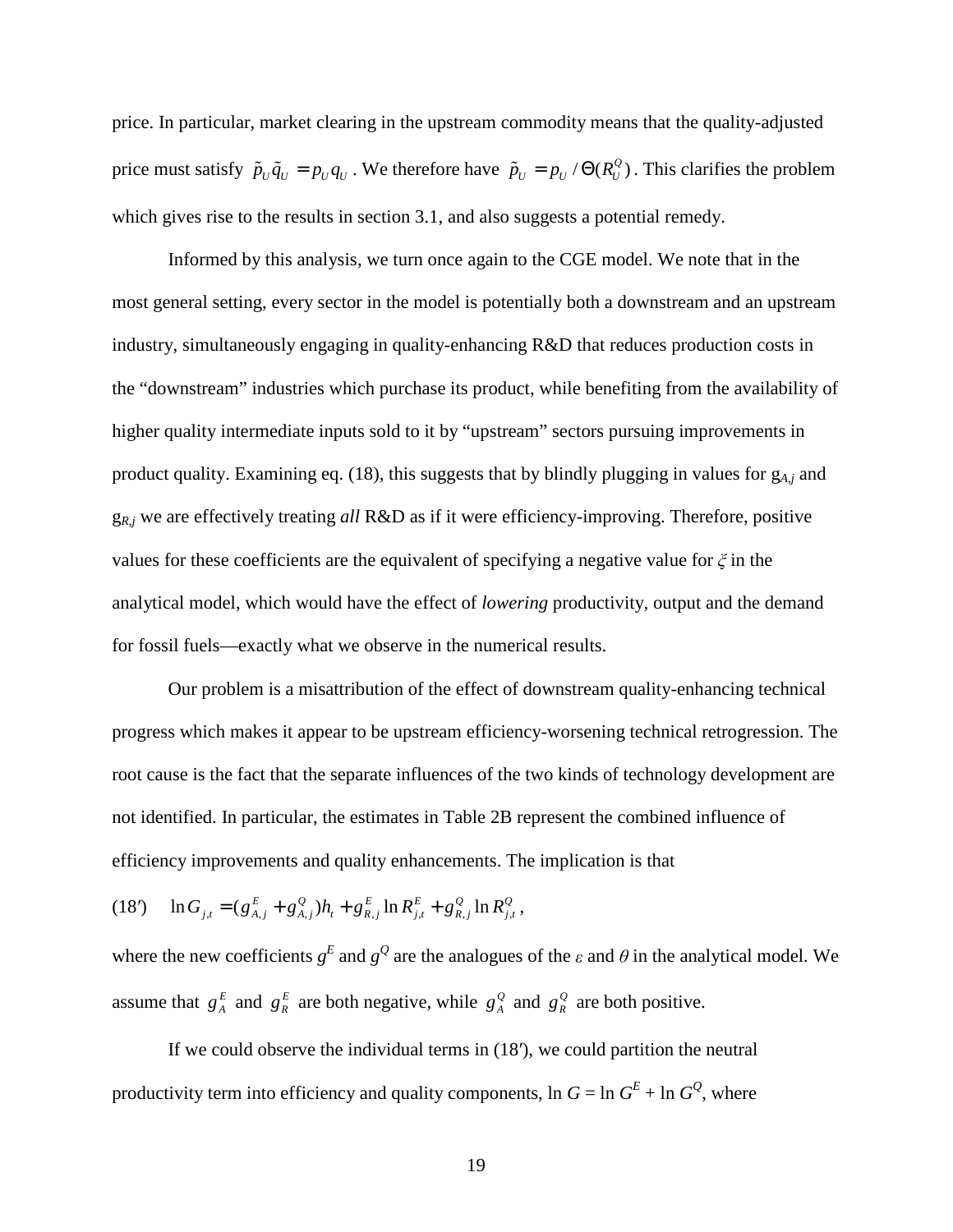$$
\ln G_{j,t}^{E} = g_{A,j}^{E} h_{t} + g_{R,j}^{E} \ln R_{j,t}^{E} \text{ and } \ln G_{j,t}^{Q} = g_{A,j}^{Q} h_{t} + g_{R,j}^{Q} \ln R_{j,t}^{Q}.
$$

This would allow us to express both the price and quantity of the output of each industry in quality-adjusted units:  $\ln \widetilde{QO}_{j,t} = \ln G_{j,t}^Q + \ln QO_{j,t}$ . Also, by the law of one price,

 $\widetilde{PO}_{j,t}\widetilde{QO}_{j,t} = PO_{j,t}QQ_{j,t}$ . But to be consistent with the theoretical model, the price of output in observed units must be adjusted so as to not be contaminated by the effect of quality-enhancing R&D, and to reflect only the influence of efficiency improvement. This suggests the following modification in the definition of *G* in eq. (16):

(16') 
$$
\ln PO_{j,t} = \ln G_{j,t}^E + \sum_z a_{z,j,t} \ln P_{z,j,t}
$$
.

Together, these expressions imply that

(20) 
$$
\ln \widetilde{PO}_{j,t} = \ln PO_{j,t} - \ln G_{j,t}^Q.
$$

Therefore, to account for the influence of upstream increases in product quality on the costs of downstream producers, the final step is to adjust the price of intermediate inputs to reflect quality, as follows:

$$
(17a') \quad \ln P_{E,j,t} = \sum_{i \in e} \eta_{i,j} \ln[(1+\tau_{i,j})\widetilde{PO}_{i,t}],
$$

(17b') 
$$
\ln P_{M,j,t} = \sum_{i \in m} \mu_{i,j} \ln[(1 + \tau_{i,j}) \widetilde{PO}_{i,t}].
$$

We face the challenge of making this scheme operational, given that neither the data nor the econometric estimates from Fisher-Vanden and Jefferson (2006) permit us to disentangle the effects of efficiency improvements from those of quality improvements. In the absence of alternative information, the best that can be done is to treat the two kinds of R&D in eq. (18′) as one in the same, i.e., setting  $R_{j,t}^E = R_{j,t}^Q = R_{j,t}$ , and then use their net effect on costs to filter the estimates in Table 2. Under this assumption, if the net effect of either autonomous or deliberate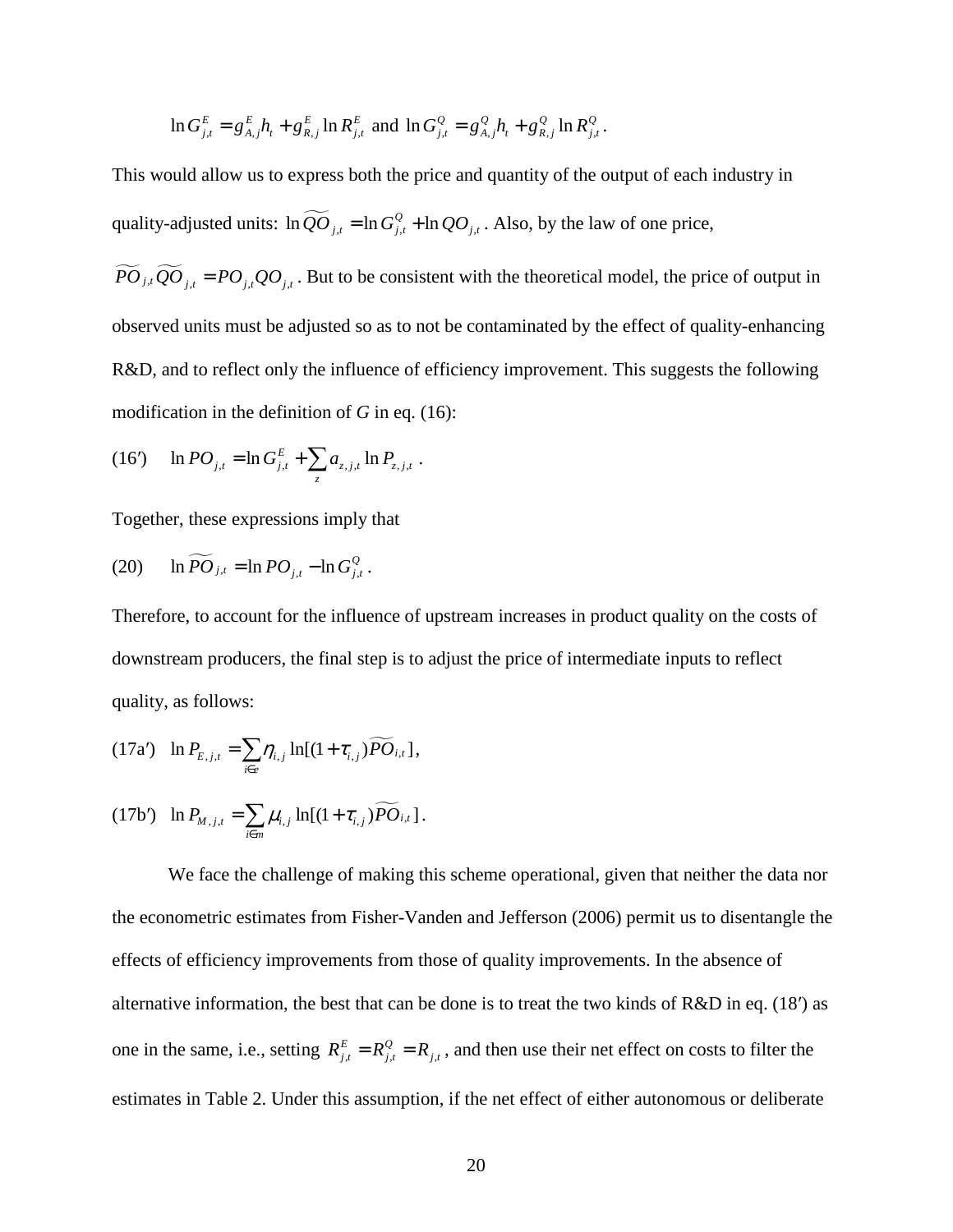technology development is efficiency improving, then  $|g_A^E| > g_A^Q$  or  $|g_R^E| > g_R^Q$ , which implies that either *gA* or *gR* will be negative. Conversely, if the net impact of either autonomous or deliberate innovation is quality-enhancing, then  $|g_A^E| < g_A^Q$  or  $|g_R^E| < g_R^Q$ , implying that either  $g_A$ or *gR* will be positive.

Having established the direction of the net effect, our final, heroic assumption is to attribute *gA* and *gR* to one or the other type of innovation, depending on their signs. We do this by filtering the estimates of these parameters in the following way. Where an estimate is negative and significant then we assume that it generates a neutral efficiency improvement but does not influence product quality:

(21) 
$$
\ln G_{j,t}^{E} = \min(0, g_{A,j})h_t + \min(0, g_{R,j}) \ln R_{j,t}.
$$

Where an estimate is positive and significant we assume that it enhances product quality but has no effect on productivity:

(22) 
$$
\ln G_{j,t}^Q = \max(0, g_{A,j})h_t + \max(0, g_{R,j})\ln R_{j,t}.
$$

Eqs. (16′), (17′) and (20)-(22) make up our adjustment to the model for the representation of quality-enhancing R&D.

The consequences of implementing this adjustment are shown in Figure 2, which illustrates the difference in real GDP and carbon emissions between the S&T takeoff and BAU scenarios. The results are consistent with intuition; i.e., real GDP should rise with increases in industries' R&D intensity. Carbon emissions are higher as well. Although more research leads to greater energy efficiency, its impact on productivity leads to more rapid growth of output and a greater-than-proportional increase in economic activity. Importantly, we find that the growth in real GDP is outweighed by the rise in carbon emissions, implying that the emission intensity of the Chinese economy is rising as well. Drawing on the results of our analytical model, these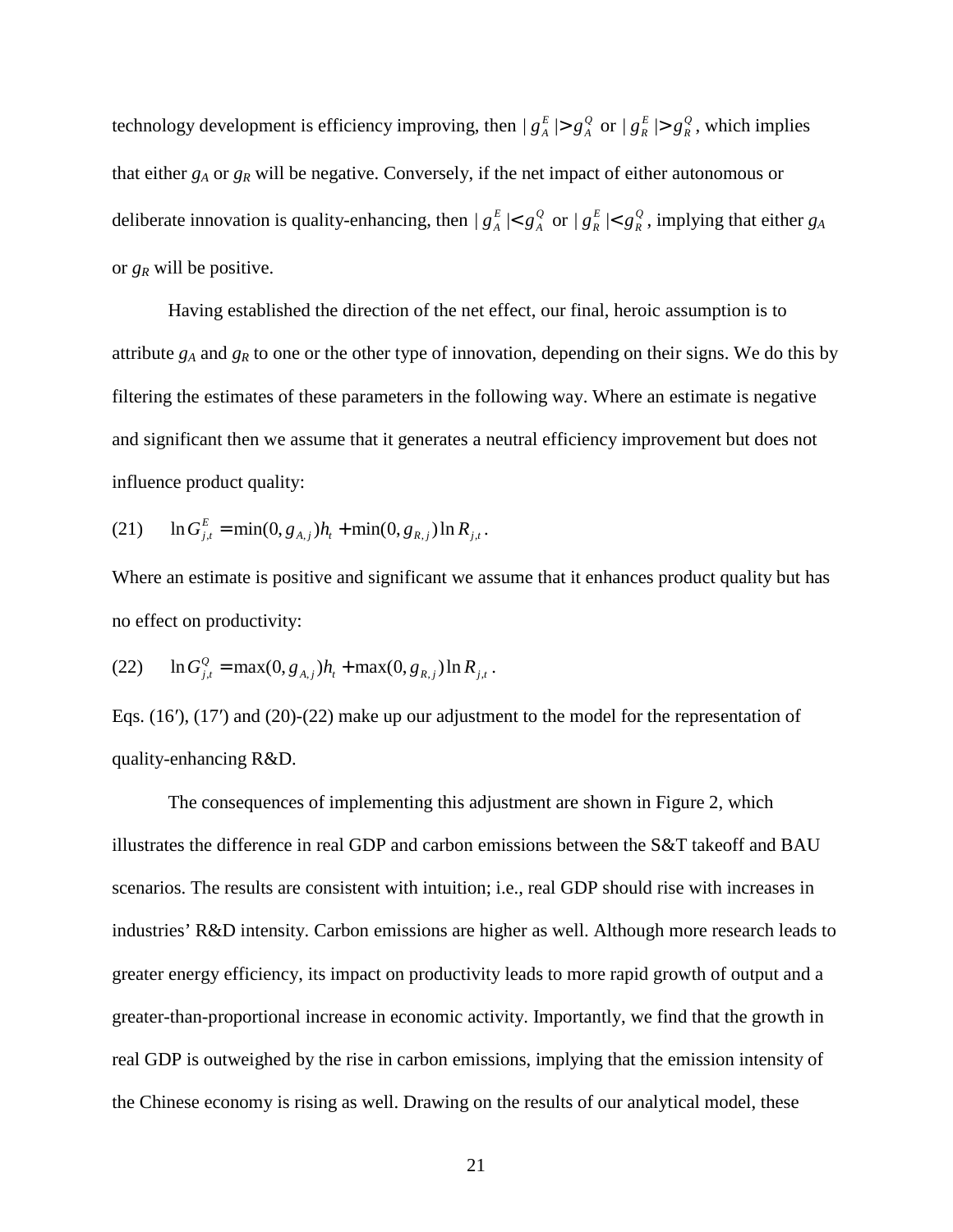results may be interpreted as saying that the positive effect of quality-enhancing R&D on energy and carbon intensity outweighs the negative effect of efficiency-enhancing R&D, leading to an overall increase in the economy's carbon intensity.

## **4. Concluding remarks**

This paper has elucidated the channels by which efficiency-improving and qualityenhancing R&D affect an economy's aggregate intensity of energy use and emissions of  $CO<sub>2</sub>$ . Using an analytical model, we demonstrate that efficiency-improving innovation attenuates energy intensity while quality-enhancing innovation tends to amplify it, and illustrate that the balance of these opposing forces depends on the elasticity of upstream output with respect to efficiency-improving R&D, the elasticity of downstream output with respect to upstream qualityenhancing R&D occurring upstream, and the relative shares of emissions-intensive inputs in the costs of production of upstream versus downstream industries.

We highlight the challenges of incorporating these insights into numerical economic simulations using a CGE model of China's economy which is calibrated based on econometric estimates of the sectoral impacts of efficiency-improving and quality-enhancing R&D. Failure to adjust for the effects of quality-enhancing innovation on interindustry demands leads to flawed results owing to models' inability to resolve their influence on the general equilibrium commodity price vector.

We develop a simple procedure to address this problem; however, our approach suffers from the fundamental limitation that neither kind of innovation can be directly observed, and must inferred from the sign of the relevant empirical estimates used to parameterized the model. In particular, our workaround attributes a positive (negative) neutral R&D elasticity of unit cost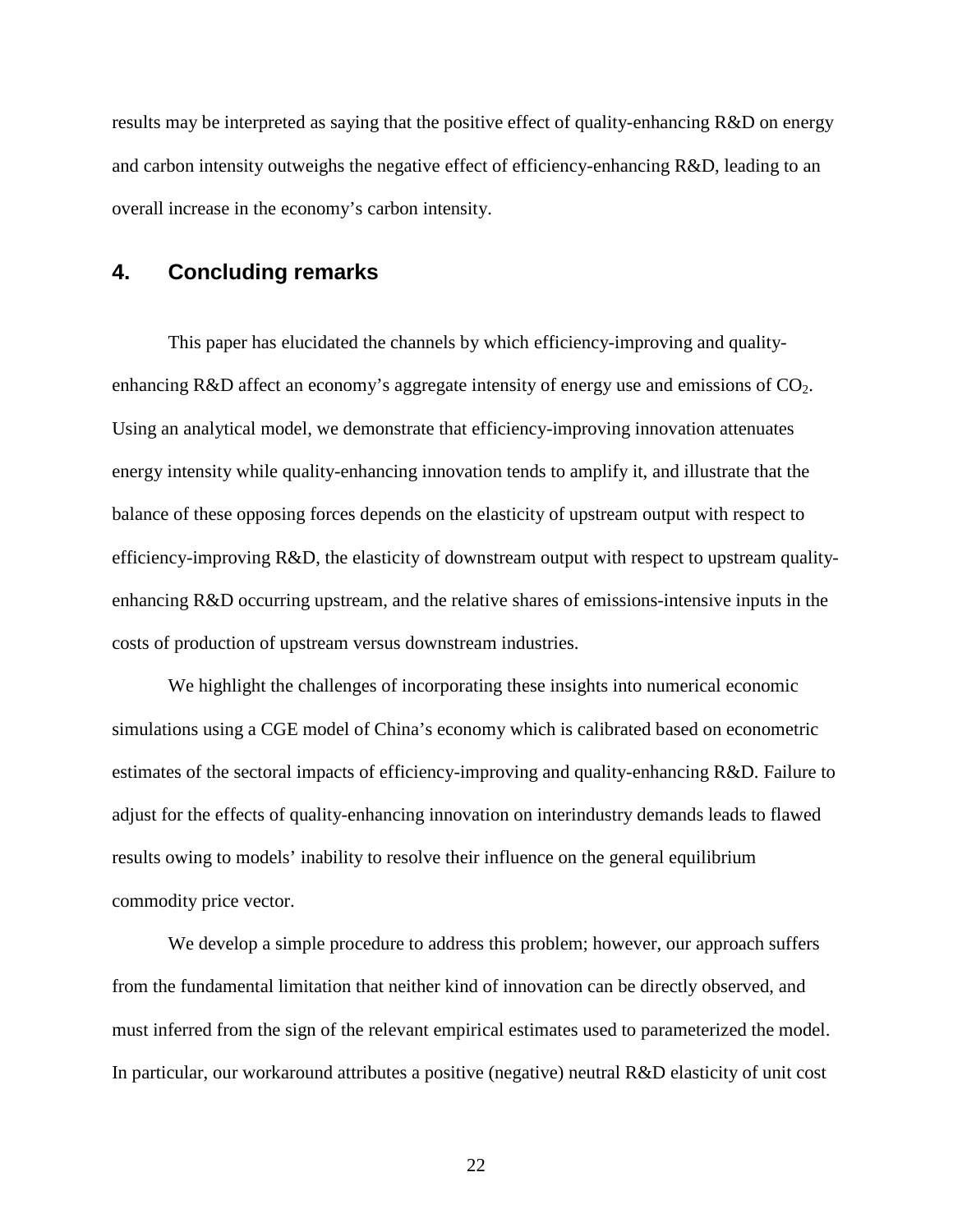to (efficiency) improvements, where in reality such estimates almost surely reflect the combined influence of both types of innovation. Therefore, our model results are biased to an unknown degree. But the fact that our data only allow us to estimate the net effect of homogeneous R&D highlights the need for more research and particularly data gathering on the characteristics of innovation being pursued by industrializing countries.

# **References**

- Binswanger, H.P. and V.W. Ruttan (1978). Induced Innovation: Technology, Institutions, and Development, Baltimore MD: The Johns Hopkins University Press.
- Congressional Budget Office (2005). Background Paper: R&D and Productivity Growth, Congress of the United States.
- Fisher-Vanden, K. (2003). "The Effects of Market Reforms on Structural Change: Implications for Energy Use and Carbon Emissions in China," The Energy Journal, 24(3), 27-62.
- Fisher-Vanden, K., and M.S. Ho (2006). "What Will a Science and Technology Takeoff in China Mean for Energy Use and Carbon Emissions?" Manuscript, Dartmouth College.
- Fisher-Vanden, K., and G. Jefferson (2006). "Technology Diversity and Development: Evidence from China's Industrial Enterprises." Manuscript, Dartmouth College.
- Grubb, M.J., C. Hope and R. Fouquet (2002) Climatic implications of the Kyoto Protocol: the contribution of international spillover, Climatic Change 54(1/2): 11-28
- Popp, D.C. (2006). ENTICE-BR: Backstop Technology in the ENTICE Model of Climate Change, Energy Economics, 28: 188-222.
- Sue Wing, I. (2006). Representing Induced Technological Change in Models for Climate Policy Analysis, Energy Economics 28: 539-562.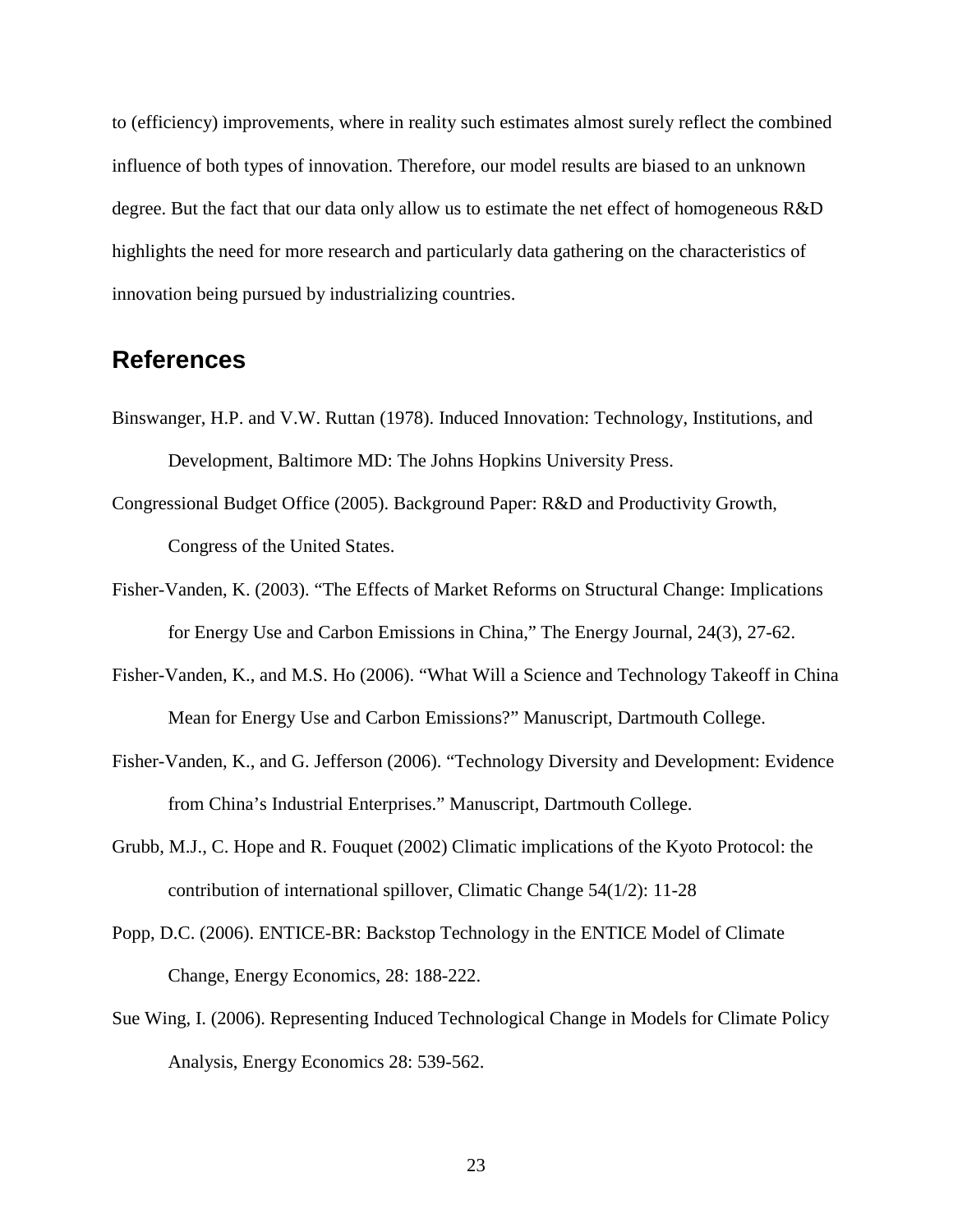Figure 1. The Impact of Efficiency-Improving and Quality-Enhancing R&D on Upstream Production

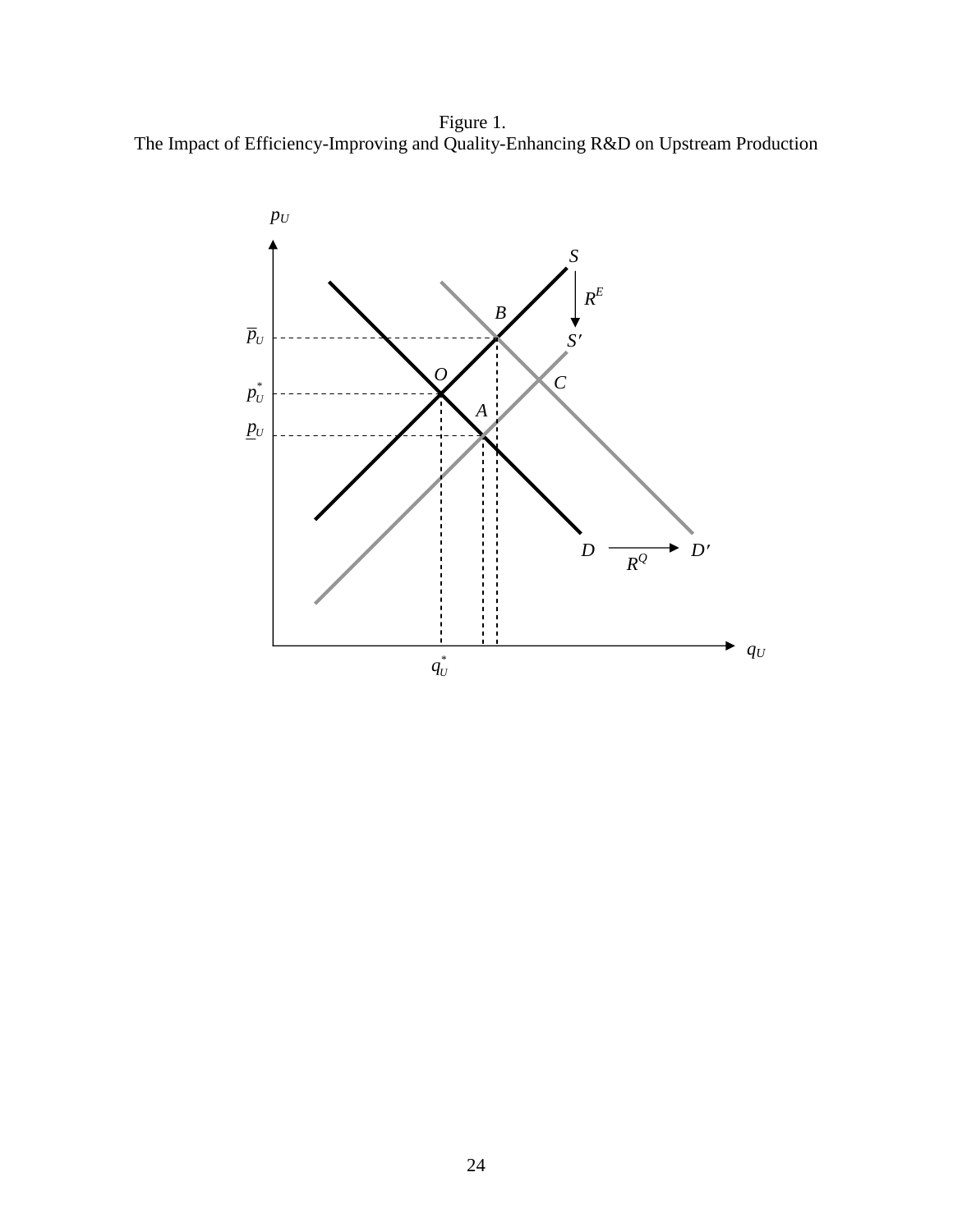

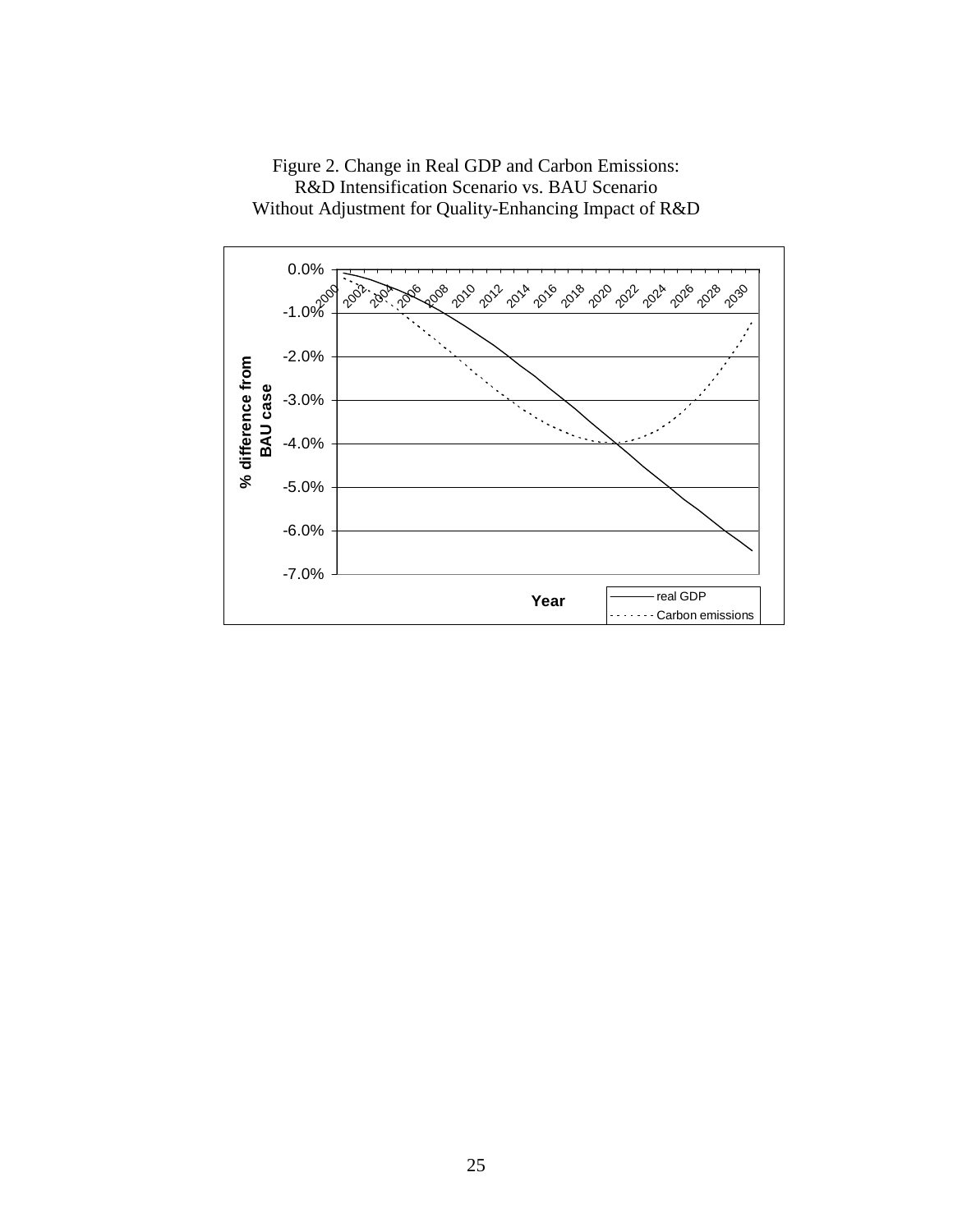Figure 3. Change in Real GDP and Carbon Emissions: R&D Intensification Scenario vs. BAU Scenario With Adjustment for Quality-Enhancing Impact of R&D

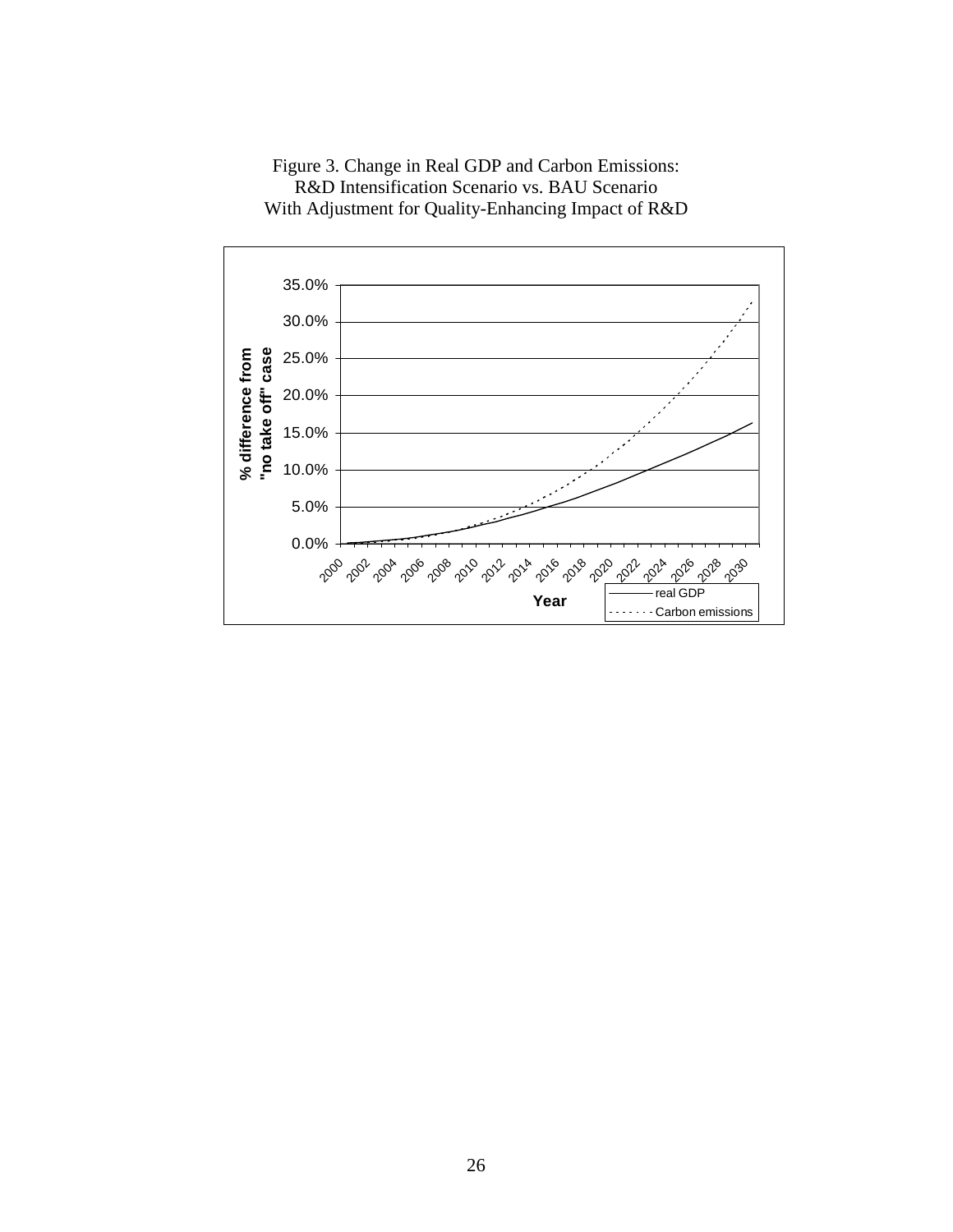|               | A. Elasticity with respect to:                 |                                |                                                            |                                            |        |        | B. Sign of elasticity w.r.t: |        |  |  |
|---------------|------------------------------------------------|--------------------------------|------------------------------------------------------------|--------------------------------------------|--------|--------|------------------------------|--------|--|--|
|               | $R^E$                                          | $R^Q$                          | w                                                          | $p_D$                                      | $R^E$  | $R^Q$  | W                            | $p_D$  |  |  |
|               | I. Basic variables                             |                                |                                                            |                                            |        |        | I. Basic variables           |        |  |  |
| $p_U$         | $-\varepsilon (1-\beta-\gamma-\omega)/\zeta$   | $\beta\theta(1-\alpha)/\xi$    | $[\alpha (1 - \beta - \omega) - \gamma] / \xi$             | $(1-\alpha)/\xi$                           |        | $+$    |                              | $+$    |  |  |
| $q_U$         | $\varepsilon(1-\gamma-\varepsilon)/\xi$        | $\alpha\beta\theta/\xi$        | $\alpha(\omega-1)/\zeta$                                   | $\alpha/\xi$                               | $+$    | $^{+}$ |                              | $^{+}$ |  |  |
| $v_U$         | $\beta \varepsilon / \xi$                      | $\beta\theta/\xi$              | $(\omega-1)/\zeta$                                         | $1/\xi$                                    | $+$    | $^{+}$ |                              | $^{+}$ |  |  |
| $v_D$         | $\beta \varepsilon (1-\beta-\gamma)/\xi$       | $\beta\theta$ / $\xi$          | $\left(\varepsilon\left(1+\alpha\beta\right)-1\right)/\xi$ | $1/\xi$                                    | $+$    | $^{+}$ |                              | $^{+}$ |  |  |
| $q_D$         | $\beta \varepsilon / \xi$                      | $\beta\theta/\xi$              | $-(\alpha\beta+\gamma)/\zeta$                              | $(\alpha\beta + \gamma) / \xi$             | $+$    |        |                              |        |  |  |
|               | II. Derived quantities                         |                                |                                                            |                                            |        |        | II. Derived quantities       |        |  |  |
| $q_U/q_D$     | $\epsilon (1 - \beta - \gamma - \omega) / \xi$ | $-\beta\theta(1-\alpha)/\zeta$ | $[\gamma - \alpha (1 - \beta - \omega)] / \xi$             | $[\alpha (1-\beta) - \gamma - \omega]/\xi$ | $^{+}$ |        |                              |        |  |  |
| $v_U$ / $q_U$ | $-\varepsilon(1-\beta-\gamma-\omega)/\xi$      | $\beta\theta(1-\alpha)/\xi$    | $-(1-\alpha)(1-\omega)/\zeta$                              | $(1-\alpha)/\xi$                           |        |        |                              | $^{+}$ |  |  |

## Table 1. Summary of the Results of the Analytical model

Notes:  $\alpha$  = share of variable input in cost of upstream production;  $\beta$  = share of upstream commodity in cost of downstream production;  $\gamma$  = share of variable input in cost of downstream production;  $\varepsilon$  = elasticity of upstream output to own efficiency-improving R&D;  $\theta$  = elasticity of downstream output to upstream qualityenhancing R&D;  $\omega$  = elasticity of downstream output to own efficiency-enhancing R&D;  $\xi = 1 - \alpha\beta - \gamma - \omega > 0$ ; ? indicates that the sign of the relevant elasticity is ambiguous.